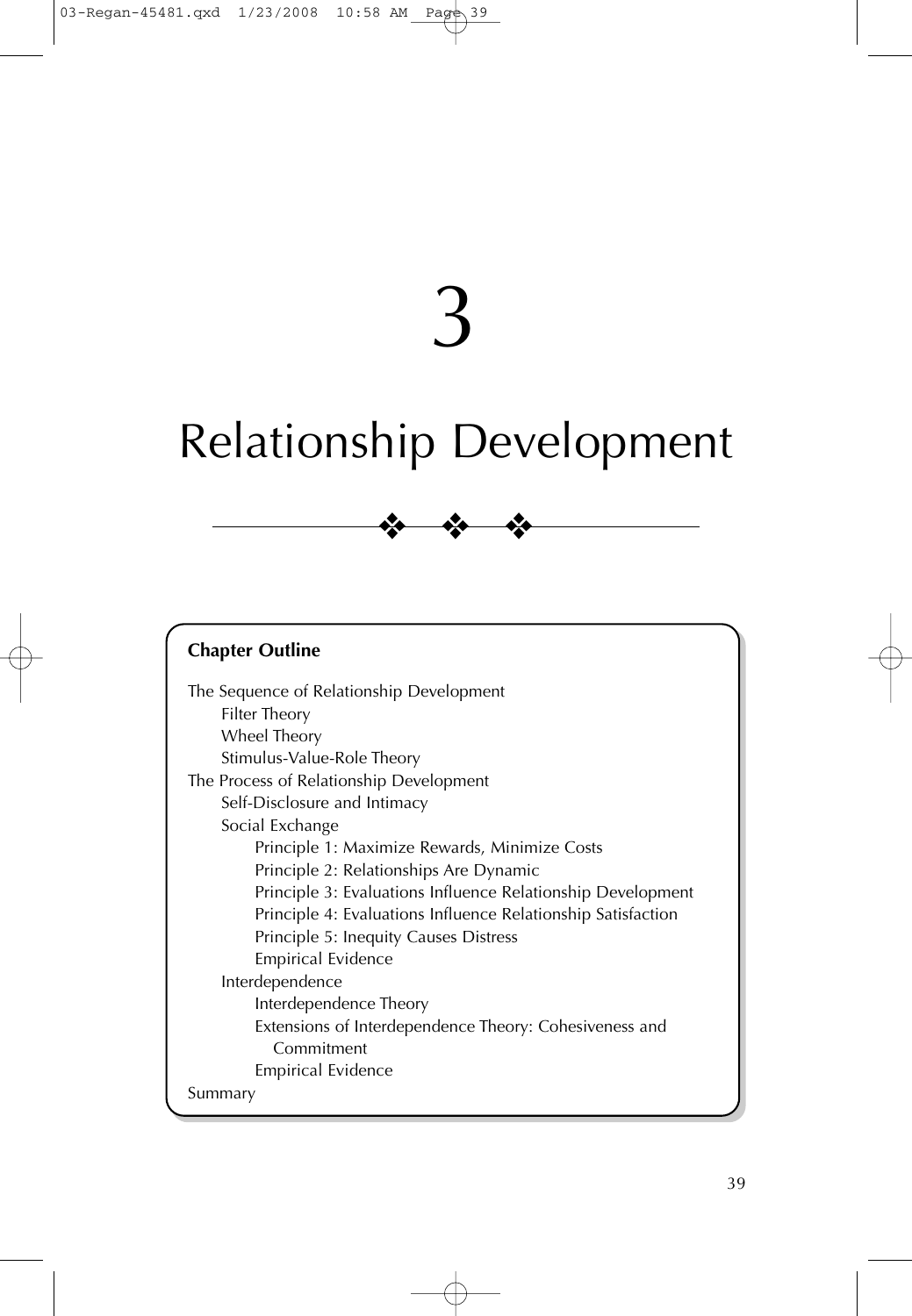$\prod$ n Chapter 2, we discussed how initial encounters with potential part-<br>ners can lead to the establishment of a more permanent relationship. We also considered the behavioral strategies that men and women use to communicate romantic interest to a partner and to intensify the relationship and propel it along its developmental trajectory. In this chapter, we review a variety of theories that have been proposed to explain exactly how romantic relationships progress and develop over time.

#### THE SEQUENCE OF RELATIONSHIP DEVELOPMENT

Early theories of relationship development proposed that couples move through a sequential series of stages that are characterized by increasing amounts of commitment and involvement. Each stage was assumed to revolve around a particular developmental issue whose resolution propelled the couple into the next stage. Although largely supplanted by process-oriented theories, these *stage models* represent an important historical first step toward understanding relationship progression.

### **Filter Theory**

Based upon a longitudinal study of the experiences of dating couples, Alan Kerckhoff and Keith Davis (1962) proposed that various "filtering factors" operate during the process of mate selection. According to *Filter Theory*, specific filters come into prominence at different phases of courtship. First, potential partners are screened or evaluated in terms of their similarity on *social attributes*, including religion, education, and social class. People who are deemed to be too different with respect to these social attributes are filtered out from the field of potential mates. At that point, possible partners are screened with respect to similarity of attitudes and values, or *value consensus*. As before, those who are judged to be too dissimilar are filtered out. Finally, partners are evaluated on *need complementarity* or whether they possess complementary or compatible traits, behavioral characteristics, or interpersonal styles.

The notion that different aspects of the "fit" between two partners would become important at different times in their courtship makes implicit sense. During early courtship stages, demographic similarity might be of utmost importance in promoting a couple's relational growth. Later, as the couple begins to enter more committed or involved stages of courtship, similarity of underlying values and belief systems, and compatibility with regard to interpersonal styles, might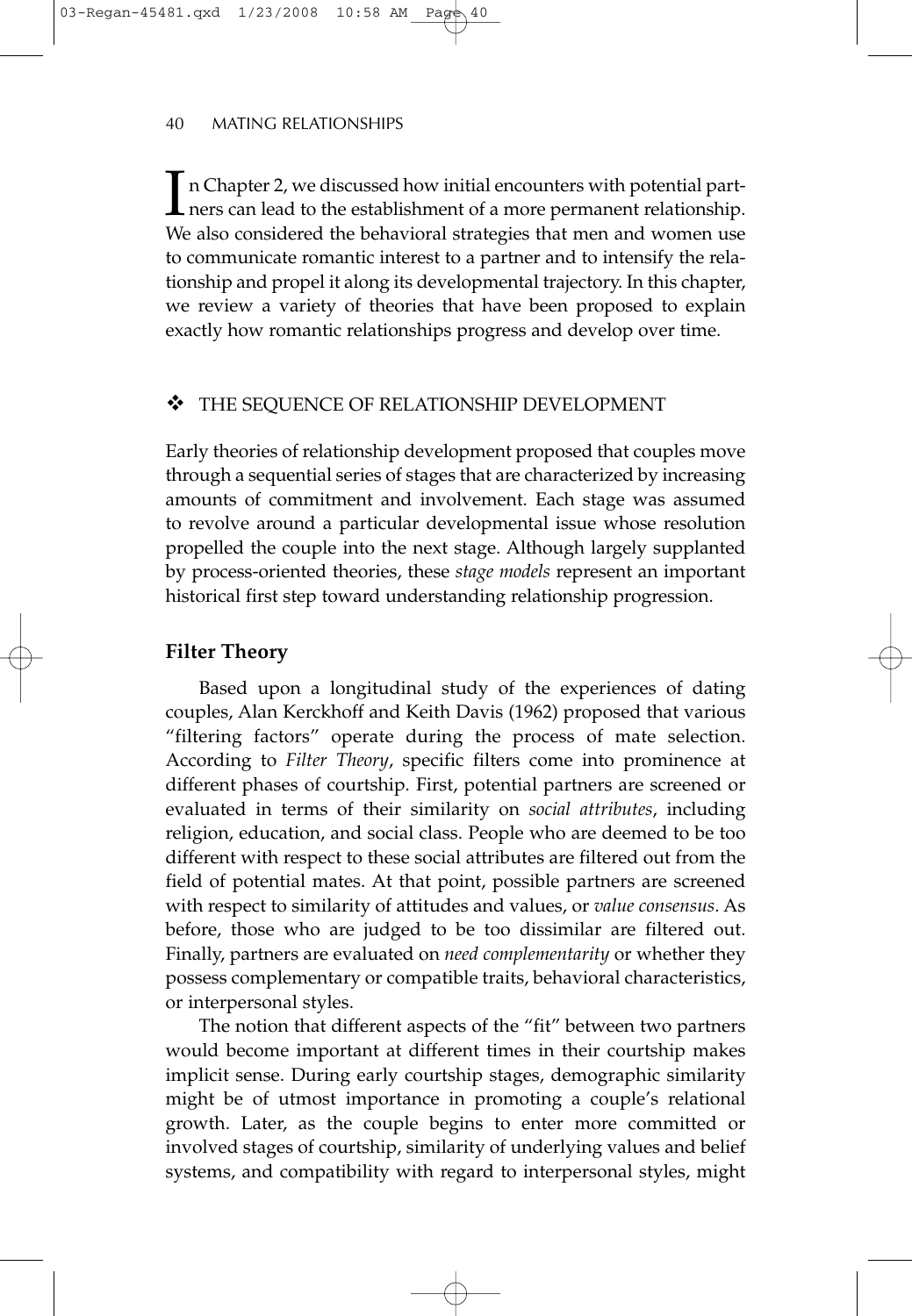become more important in determining whether or not the relationship continues. However, although Filter Theory is conceptually interesting, subsequent research generally has not supported this model of relationship development (e.g., Levinger, Senn, & Jorgensen, 1970; for a review, see Levinger, 1983).

## **Wheel Theory**

Sociologist Ira Reiss (e.g., 1960, 1980) also proposed one of the first developmental models of mate selection. According to his *Wheel Theory of Love*, the "mate-selecting process" involves four sequential but highly interrelated phases. During the initial stage, called *rapport*, potential partners assess the extent to which they feel at ease with, understand, and feel free to talk with each other. The process of establishing and feeling rapport is facilitated by similarity; Reiss suggests that we are most able to feel rapport for those who resemble us on key social and cultural variables (e.g., religious upbringing, educational background). Feelings of rapport, in turn, increase the likelihood that individuals will begin a process of mutual *self-revelation,* in which they reveal or disclose varying degrees of information about their values and belief systems to each other. These acts of self-revelation, in turn, contribute to *mutual dependency*, such that each partner becomes dependent on the other to behave in ways that help him or to enact specific habits or obtain certain goals. For example, Reiss (1980) wrote, "One needs the other person as an audience for one's jokes, as a confidant(e) for the expression of one's fears and wishes, as a partner for one's sexual needs, and so forth" (p. 127). When these goals or habits are not fulfilled, the person will experience frustration and loneliness; consequently, these habits tend to perpetuate a relationship. The fourth and final process in the development of love relationships is called *intimacy need fulfillment*. Here, the partners evaluate whether their relationship and their interactions with each other satisfy basic intimacy needs, including love, sympathy, and support. These needs, as they are fulfilled, "express the closeness and privacy of the relationship" (p. 128).

#### **Stimulus-Value-Role Theory**

Another popular early theory of romantic relationship development was proposed by Bernard Murstein (e.g., 1970, 1976). *Stimulus-Value-Role Theory* suggests that couples progress through three stages in mate selection. In the *stimulus* stage, the potential mates perceive each other's external attributes, physical appearance, and behavior,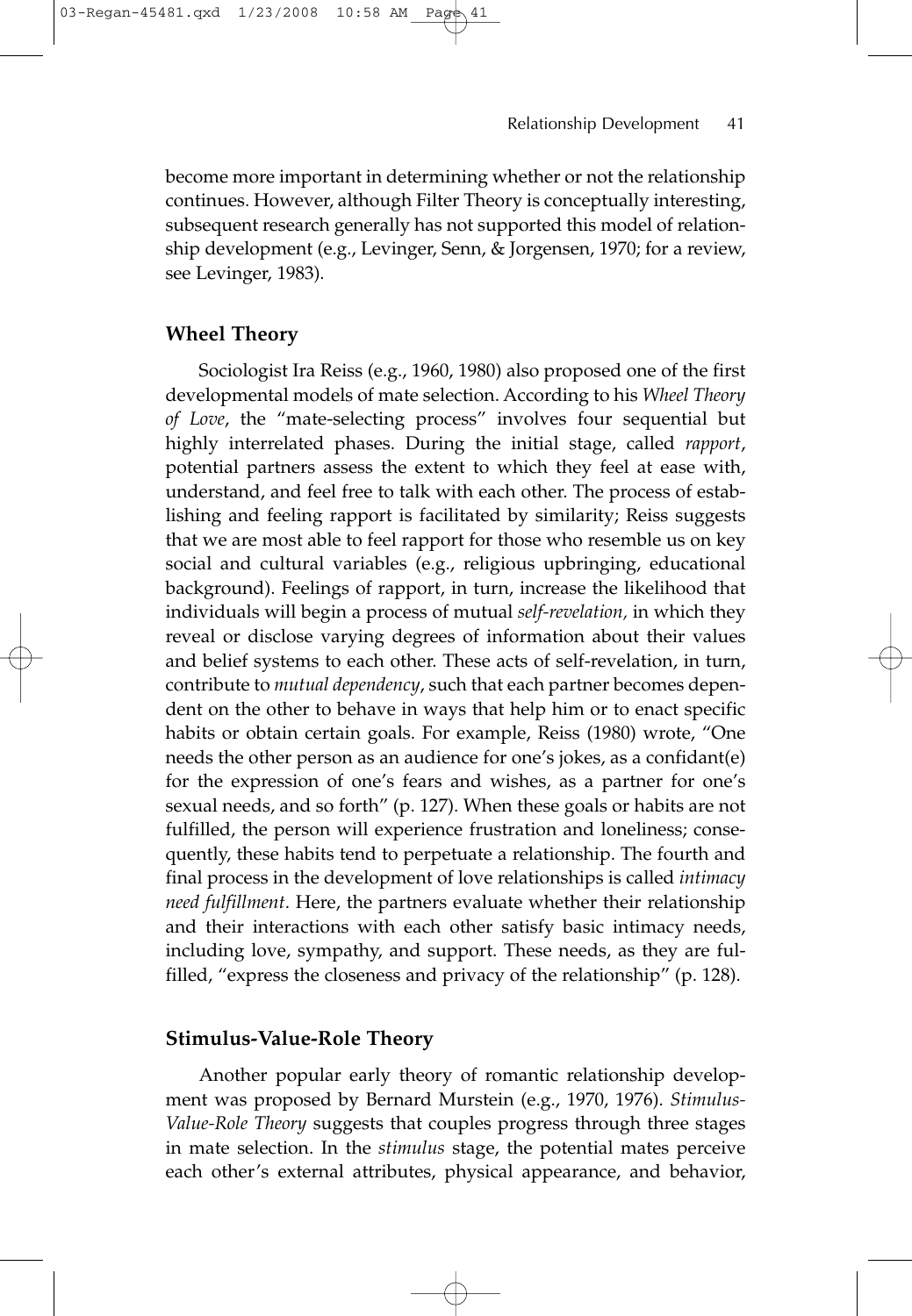and each also evaluates his or her own attributes in terms of how attractive they might be to the partner. Based upon this comparison, the individuals estimate the likelihood that their attraction will be reciprocated and that future interaction with the other will be rewarding. If this estimate is favorable (i.e., if each believes that the other will like him or her and find his or her attributes desirable, and if each thinks that additional interaction will be rewarding), then the individuals are propelled into the next stage. During the *value* stage, the partners appraise their compatibility on various values and attitudes. This process of value appraisal allows them to continue to assess the potential benefits or rewards of the relationship. During the final *role* stage, the partners evaluate themselves and each other for suitability in various roles (e.g., spouse, parent). These stages are seen as relatively distinct; for example, Murstein (1987) asserted that stimulus information is gathered during the first encounter, that value information is collected during the second to seventh encounters, and that role assessments are made during and after the eighth encounter. However, he also noted that individuals make stimulus, value, and role assessments of each other throughout the entire courtship process; each factor simply becomes more prominent during a particular stage.

Although historically interesting, stage models of relationship development have fallen out of scientific favor for a number of reasons. First, stage theorists do not agree on the number, the sequence, or even the characteristics of the various stages of courtship. Second, not all relationships progress through the same stages. Third, couples differ in the rate at which they pass through particular courtship stages. And finally, a number of process models have been developed that seem to more accurately capture the how and why of relationship progression.

#### THE PROCESS OF RELATIONSHIP DEVELOPMENT

The majority of theorists now agree that romantic relationships develop gradually over time rather than by passing through a series of discrete stages. *Process models* suggest that relationship development is fueled by sometimes imperceptible changes in intimacy, self-disclosure, and other interpersonal processes that occur between partners.

#### **Self-Disclosure and Intimacy**

Irwin Altman and Dalmas Taylor (1973) proposed one of the first process models of relationship progression. *Social Penetration Theory*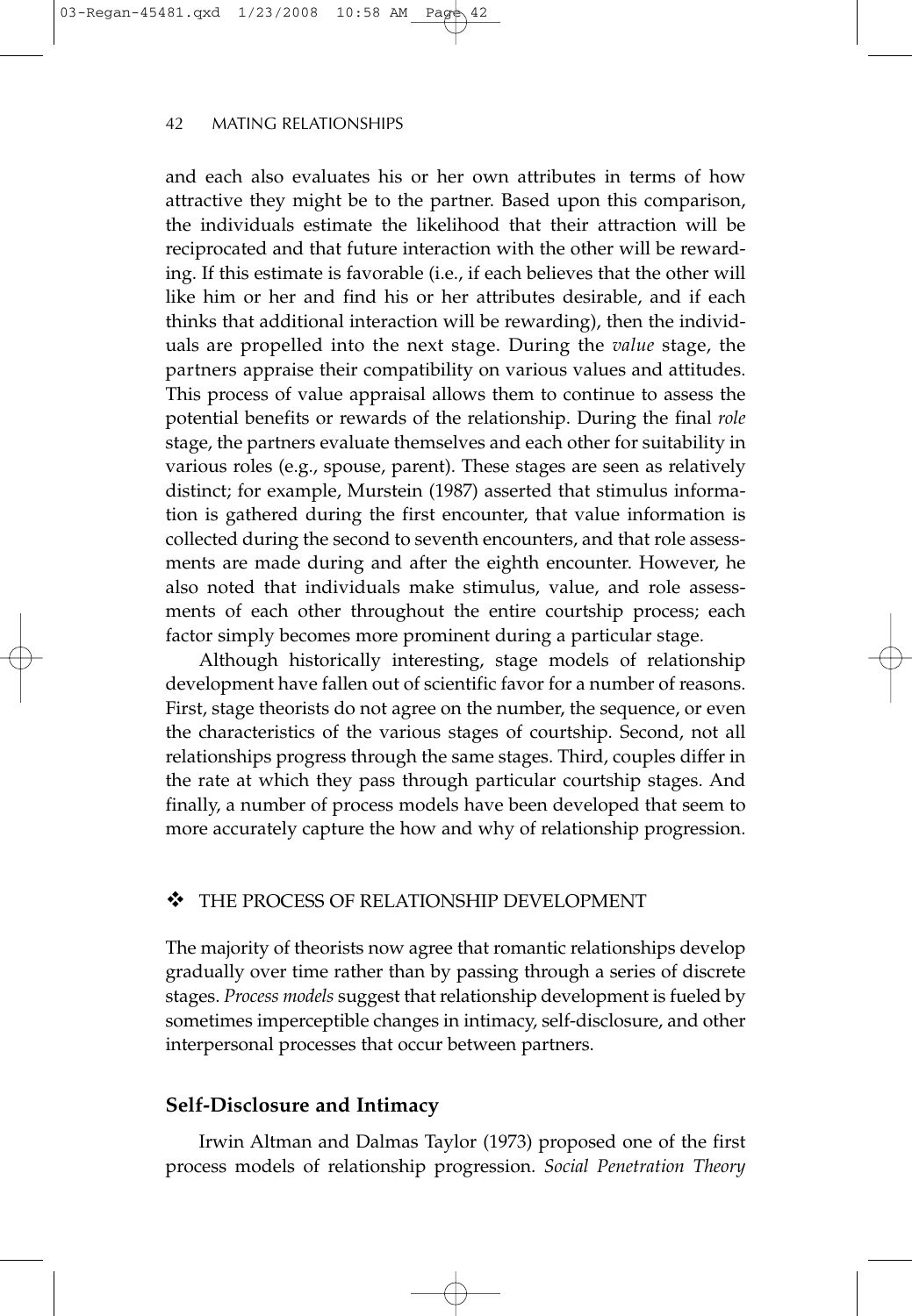#### Relationship Development 43

targets self-disclosure as the fuel that propels couples along their developmental trajectory. Specifically, romantic partners are believed to become progressively more committed to each other as they increase both the *depth* (degree of intimacy) and *breadth* (number of areas) of their self-disclosure. At first, relationships are characterized by superficial, shallow exchanges in which the partners reveal relatively impersonal information (low depth) along a very few dimensions (low breadth). Meeting for the first time at a college party, for example, Ramani and Charlie might exchange information about their majors, their musical preferences, and the food being served by the host of the party. If these initial disclosures are rewarding and if each believes that future interactions will also be rewarding, then presumably they will progress to more intimate exchanges in which they reveal increasingly intimate, emotional, and detailed personal information about themselves along a greater number of dimensions. Following their enjoyable conversation at the party, Ramani and Charlie might begin to meet a few times a week for coffee. During these interactions, Charlie might disclose his ambivalent feelings about his parents and their expectations about his future career. Ramani, in turn, might reveal the problems she is experiencing with her roommate and her secret desire to spend a year scuba diving in the Yucatan.

Other theorists have subsequently expanded this theory by proposing that it is not only the depth and breadth of self-disclosure that propels a couple's relationship along its courtship path but also how responsive each partner is to the other's disclosures. According to *Intimacy Theory* (Reis, Clark, & Holmes, 2004; Reis & Patrick, 1996; Reis & Shaver, 1988), responses that leave the partner feeling validated, understood, cared for, accepted, and nurtured promote the growth of intimacy and the subsequent development of the relationship. In the above example, Ramani's acknowledgment of Charlie's statements about his parents, her expressions of sympathy, her responsiveness and willingness to continue the conversation, and her reciprocal disclosures all serve to communicate that she understands the situation and that she respects Charlie's point of view. This, in turn, will increase Charlie's sense of trust and security and will promote intimacy and the development of the relationship. To the extent that Ramani fails to reciprocate ("Let's talk about something else"), challenges ("I've never had those feelings about my own parents"), or dismisses ("Hey, I didn't come here to listen to you whine about your personal problems") Charlie's revelations, intimacy will decrease and the relationship may stall or be compromised. Thus, it is not simply the act of disclosing information or making personal revelations that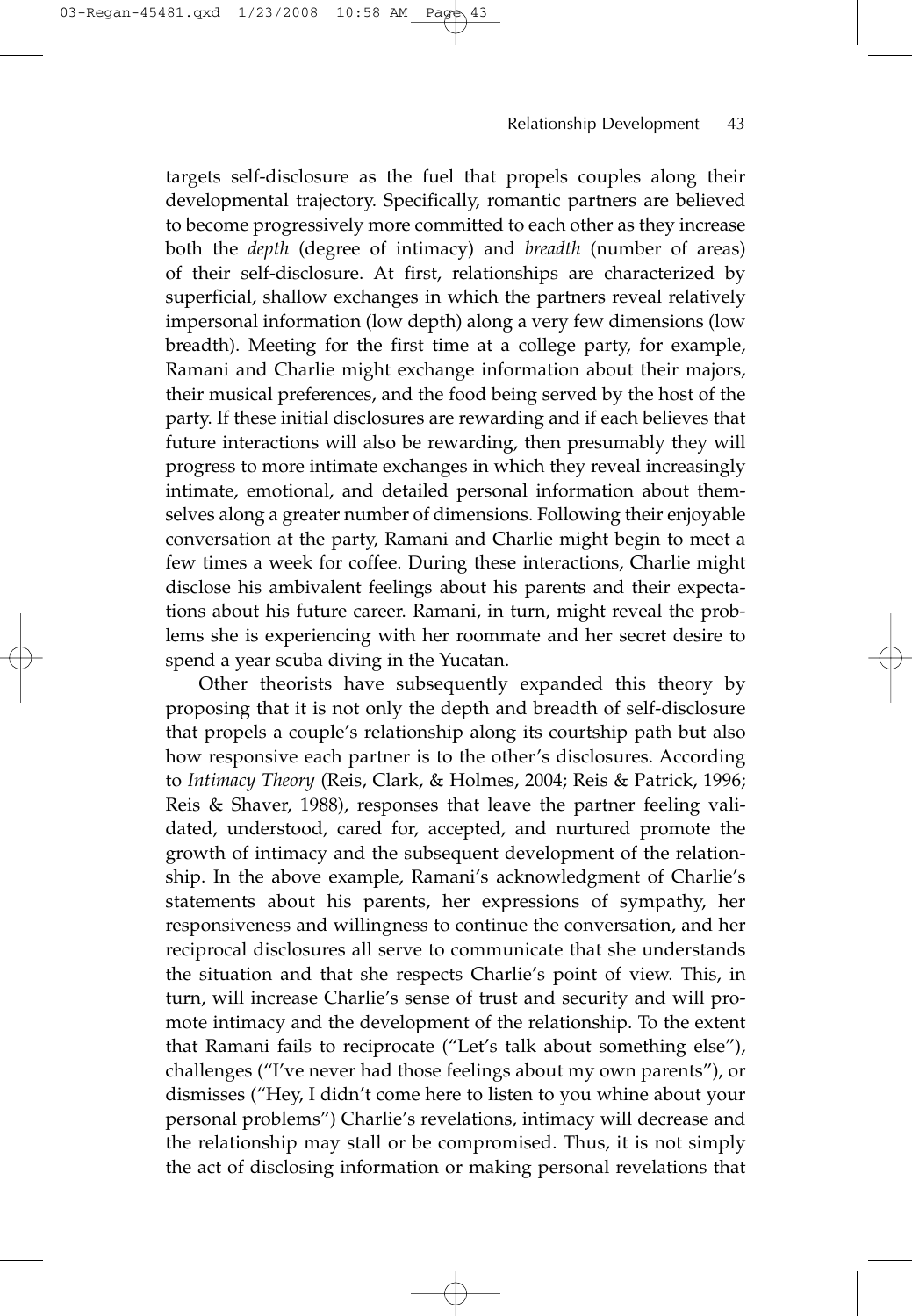contributes to relationship development. Rather, *reciprocal* disclosures that contribute to *feelings of intimacy*—in other words, disclosures that reflect mutual perceptions of understanding, caring, and validation are what encourage and sustain the growth of romantic relationships.

Many of these theoretical statements have received empirical support. For example, self-disclosure and intimacy appear to be integrally connected with both relationship satisfaction and stability. Research conducted with dating and married couples generally reveals that people who self-disclose, who perceive their partners as self-disclosing, and who believe that their disclosures and confidences are understood by their partners experience greater need fulfillment, satisfaction, and love than people whose relationships contain lower levels of intimacy and disclosure (e.g., Laurenceau, Barrett, & Rovine, 2005; Meeks, Hendrick, & Hendrick, 1998; Prager & Buhrmester, 1998; Rosenfeld & Bowen, 1991). In one study, for example, Susan Sprecher and Susan Hendrick (2004) asked a sample of 101 dating couples to complete measures of their own level of self-disclosure to the partner, their partner's level of self-disclosure to them, their overall satisfaction with the relationship, and the extent of their commitment to the relationship. Correlational analyses revealed strong positive associations between self-disclosure and relationship quality (i.e., satisfaction and commitment) for both men and women. Specifically, participants who believed that they selfdisclosed and that their partners also self-disclosed tended also to be very satisfied with and personally committed to the relationship.

In fact, men and women often consciously use self-disclosure and expressions of intimacy as strategies for intensifying and maintaining their romantic relationships. Communication researchers Stephen Haas and Laura Stafford (1998) asked a convenience sample of men and women involved in committed (homosexual) romantic relationships to report on the behaviors that they used to maintain their relationships. Although participants generated a number of maintenance strategies, one of the most commonly cited was self-disclosure. Specifically, 57% of the sample specified open and honest communication about thoughts and feelings, including disclosures about the relationship, as an effective way to maintain the romantic relationship. Less "deep" communication, akin to "small talk," was mentioned by close to 25% as a means by which the relationship is maintained. Research conducted with heterosexual samples corroborates these findings (for a review, see Dindia, 2000).

The process of revealing oneself to another, particularly when accompanied by reciprocity and validation, appears to play an essential role in the progression of romantic relationships.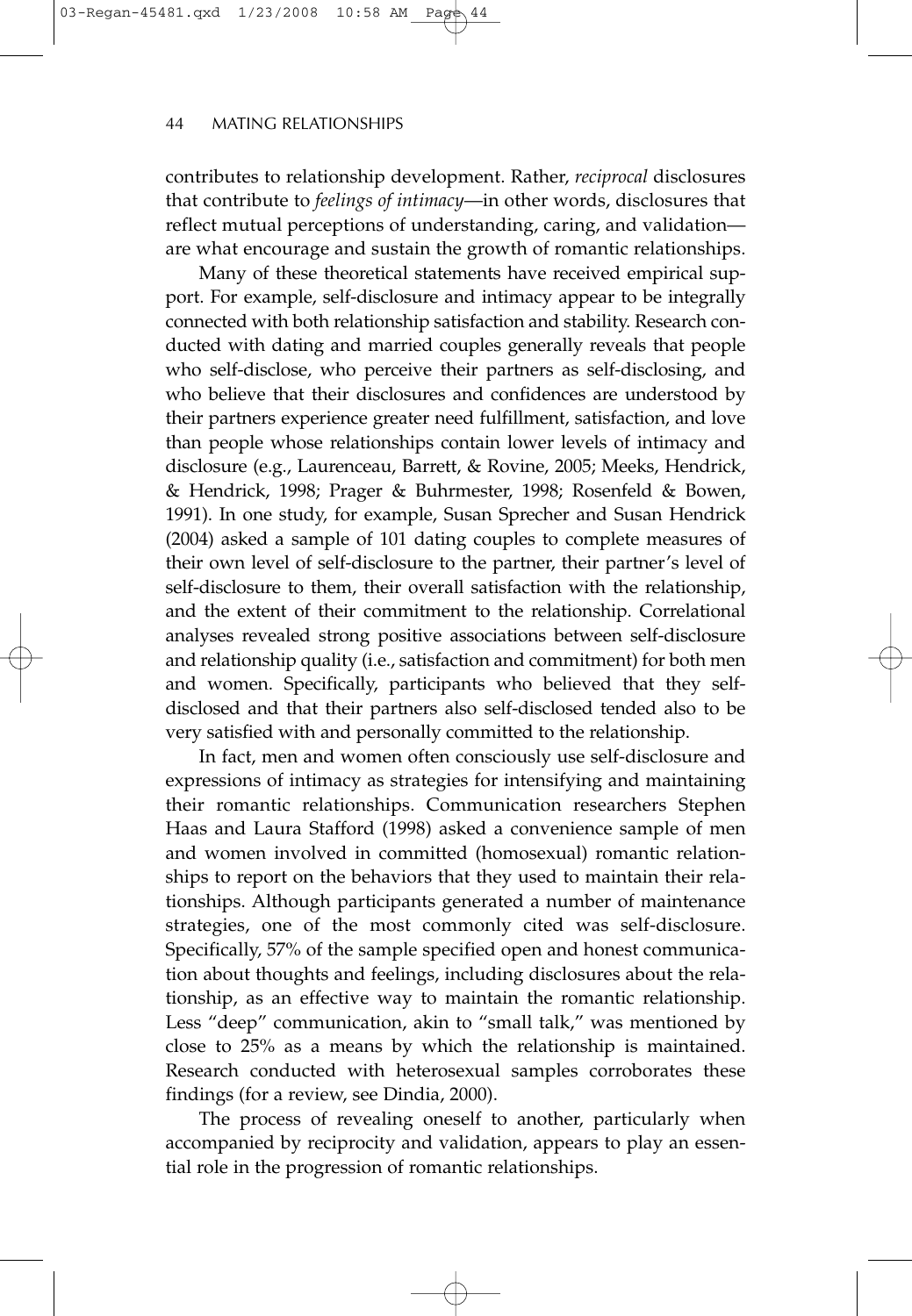#### **Social Exchange**

Many theories of relationship development are grounded in principles of *social exchange* (e.g., Adams, 1965; Hatfield, Utne, & Traupmann, 1979; Homans, 1961; Walster, Walster, & Berscheid, 1978). These theories focus on the exchange of rewards and costs that occur between partners in ongoing mating relationships. Although a number of social exchange theories exist, each with its own particular terminology and "take" on the process of relationship development, all share a few basic assumptions (some of which we reviewed in Chapter 1).

#### *Principle 1: Maximize Rewards, Minimize Costs*

The first assumption is that individuals seek to maximize their rewards and minimize their costs in any given relationship. *Rewards* are anything that the individual considers valuable; they can range from the concrete and tangible to the abstract and intangible. For example, Bob's marriage with Vicki may provide him with a number of concrete benefits that he values, including financial security, sex, children, and the social profit that comes from having an attractive and intelligent partner. This relationship also may provide Bob with a variety of less tangible rewards, including love, emotional support, and the fulfillment of life goals involving marriage and fatherhood. *Costs* are those things that the individual considers to be unrewarding or that involve time, effort, compromise, and lost opportunity. In order to maintain his relationship with Vicki, for instance, Bob contributes to the housework, shares parenting tasks, listens supportively to Vicki's complaints about her new co-worker, and spends vacations with his (greatly detested) in-laws.

Of course, what is rewarding or costly for one person may not be for another. Fresh-baked cookies are rewarding to a child but distinctly costly to an adult trying to stay on a diet; an invitation to the opera might fill some with glee, while it fills others with dismay; and a foot massage might be pleasing when offered by a loved one but creepy if offered by a casual business associate. In addition, two individuals in a relationship may not agree about the value of a particular reward or cost. For example, Bob may place greater worth on the housework he does than Vicki places on Bob's housework.

#### *Principle 2: Relationships Are Dynamic*

The second assumption shared by social exchange theories is that relationships themselves are dynamic; they change over time.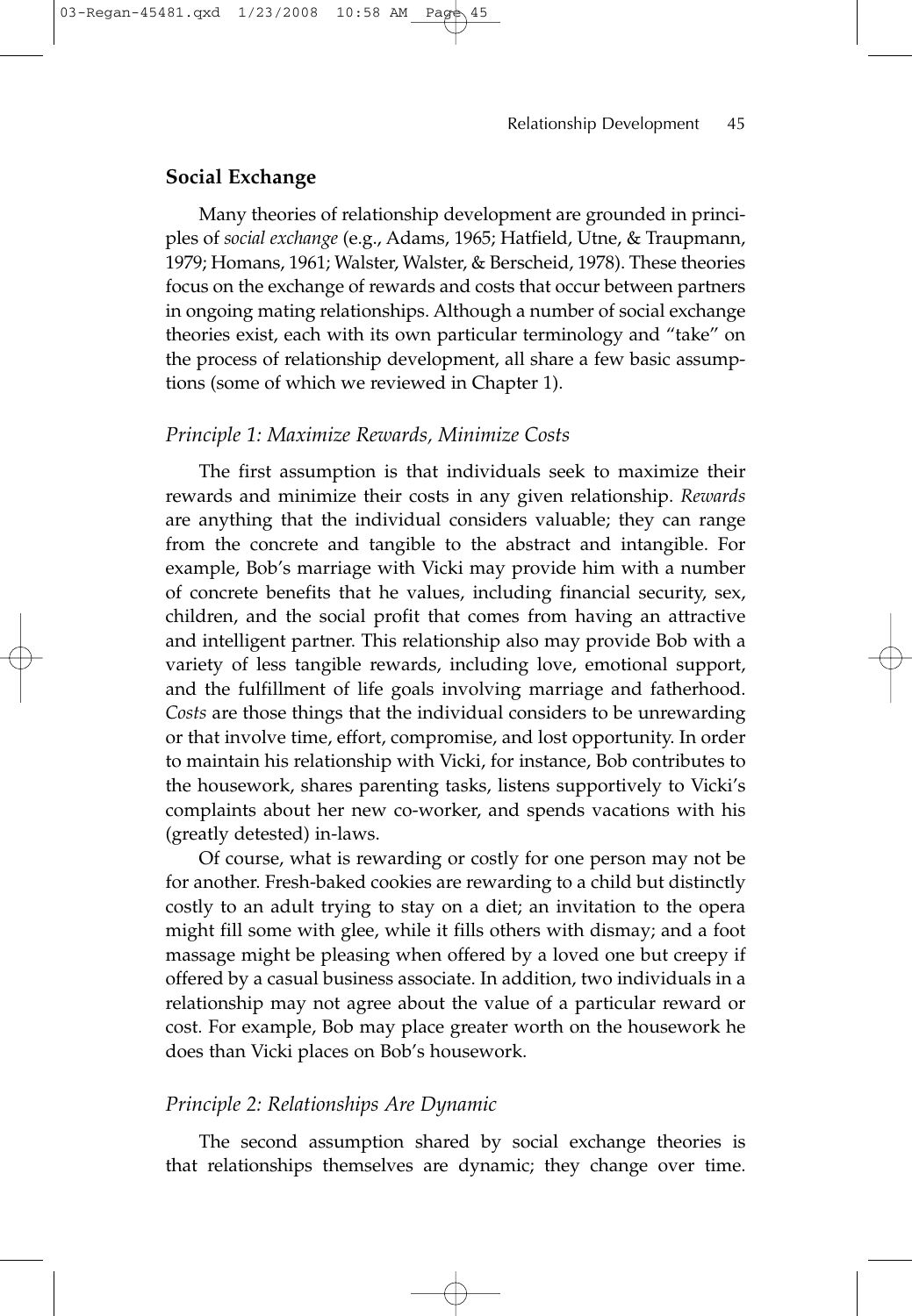Relational partners are assumed to engage in a continual process of evaluation whereby they assess each other's gains and losses, profits and expenditures, and rewards and costs. This means that a relationship that is seen as equitable and satisfying at one point in time may come to be viewed as less equitable and satisfying (and even as inequitable and dissatisfying) as the gains and losses of each partner change over time. This happens, in part, because of the shifting nature of rewards and costs. A particular event, behavior, or occurrence may become less rewarding and/or more costly as it occurs repeatedly or as the relationship progresses. Two people caught up in the thrill of a new love might find sexual activity to be highly rewarding and not at all costly. Over time, as they become used to each other and the novelty of their passion decreases, they may come to view sexual activity as less rewarding.

#### *Principle 3: Evaluations Influence Relationship Development*

Third, social exchange theories assume that the result of each partner's cost-benefit evaluation determines the course of the relationship. For example, two strangers might meet at a party. Following their initial contact, each person evaluates the immediate outcomes of that interaction and makes a prediction about the outcomes of future interactions. If these evaluations and predictions are positive ("What a fun conversation; she seemed to really like me and we have so much in common"), then the individuals are likely to continue down the path to romantic involvement. If the evaluations and predictions are negative ("He didn't listen to a thing I said; we have nothing in common, and what's with those clothes?"), then the two are unlikely to maintain anything other than a superficial relationship; they may even cease to interact altogether.

#### *Principle 4: Evaluations Influence Relationship Satisfaction*

A fourth (and related) assumption is that the partners' perceptions of the outcomes they obtain from the relationship are strongly linked with their level of satisfaction. Exchange frameworks posit that people will be most satisfied with a relationship when the ratio between the benefits derived from the relationship and the contributions made to the relationship is similar for both partners; that is, when they perceive the relationship to be characterized by *equity*:

| Vicki's benefits      | Bob's benefits      |
|-----------------------|---------------------|
| Vicki's contributions | Bob's contributions |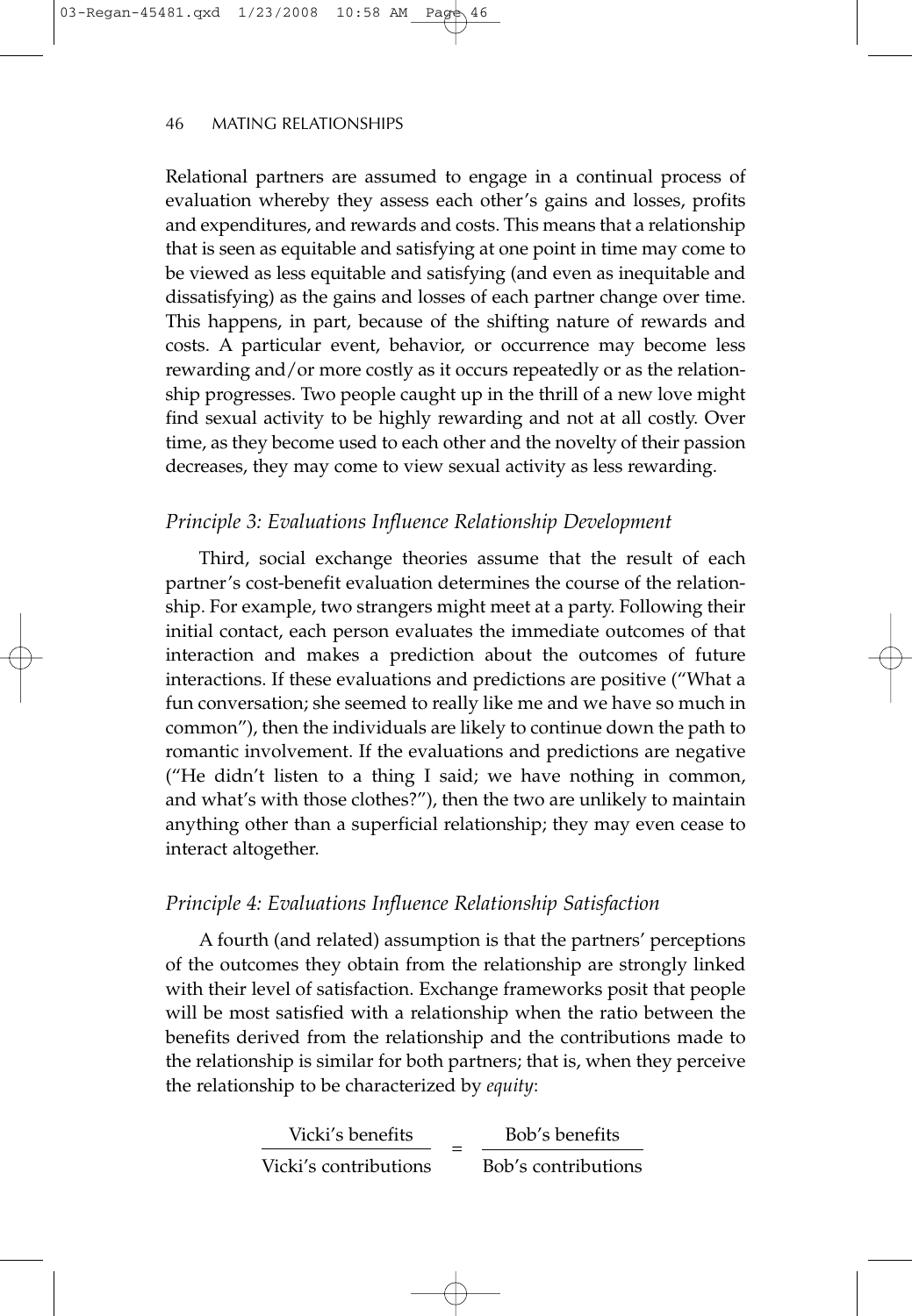It is the ratio of benefits to contributions that determines equity rather than the exact number that each partner receives or makes. Thus, a relationship in which one partner receives more benefits than the other may still be equitable so long as he or she makes a correspondingly higher number of contributions.

# *Principle 5: Inequity Causes Distress*

A final assumption of this theoretical framework is that people who find themselves in an inequitable relationship—who are underbenefited or overbenefited relative to the partner—will experience distress and seek to restore equity. Equity can be restored to a relationship in a number of ways. For example, a woman who believes that her steady dating partner contributes much more to the relationship than she does may attempt to restore *actual equity*. She may increase her own contributions (e.g., by making an effort to return his phone calls more promptly, by paying him more compliments) and/or decrease her own benefits (e.g., by asking him to fix fewer things around her apartment). Alternatively, she can try to restore *psychological equity*. She may, for instance, convince herself that equity actually does exist ("It's not like I'm taking advantage of our relationship; he likes fixing things, and he already owns all the tools"). And finally, if the distress caused by the inequity should prove too great, then she can simply *end the relationship*.

#### *Empirical Evidence*

Some of the principles set forth by social exchange theories have received empirical support. For example, there is evidence that the nature of rewards and costs shifts over time and within relationships. Sociologist Diane Felmlee (e.g., 1995, 1998, 2001) has conducted research on what she labels "fatal attractions." Her work demonstrates that a partner's attributes that are seen as particularly attractive, rewarding, and valuable at the beginning of a relationship can later come to be viewed as unpleasant, costly, and detrimental to the relationship. For example, a woman who values her lover's "spontaneous and carefree" nature may later perceive that same attribute as an annoying "flightiness." A man who is attracted to his dating partner's "refreshing innocence" may later find that it has become an irritating "lack of maturity."

We also know that people differ in terms of what they consider costly and/or rewarding; in particular, there appear to be several sex differences. In one study, Constantine Sedikides, Mary Beth Oliver, and Keith Campbell (1994) investigated the perceived benefits and costs of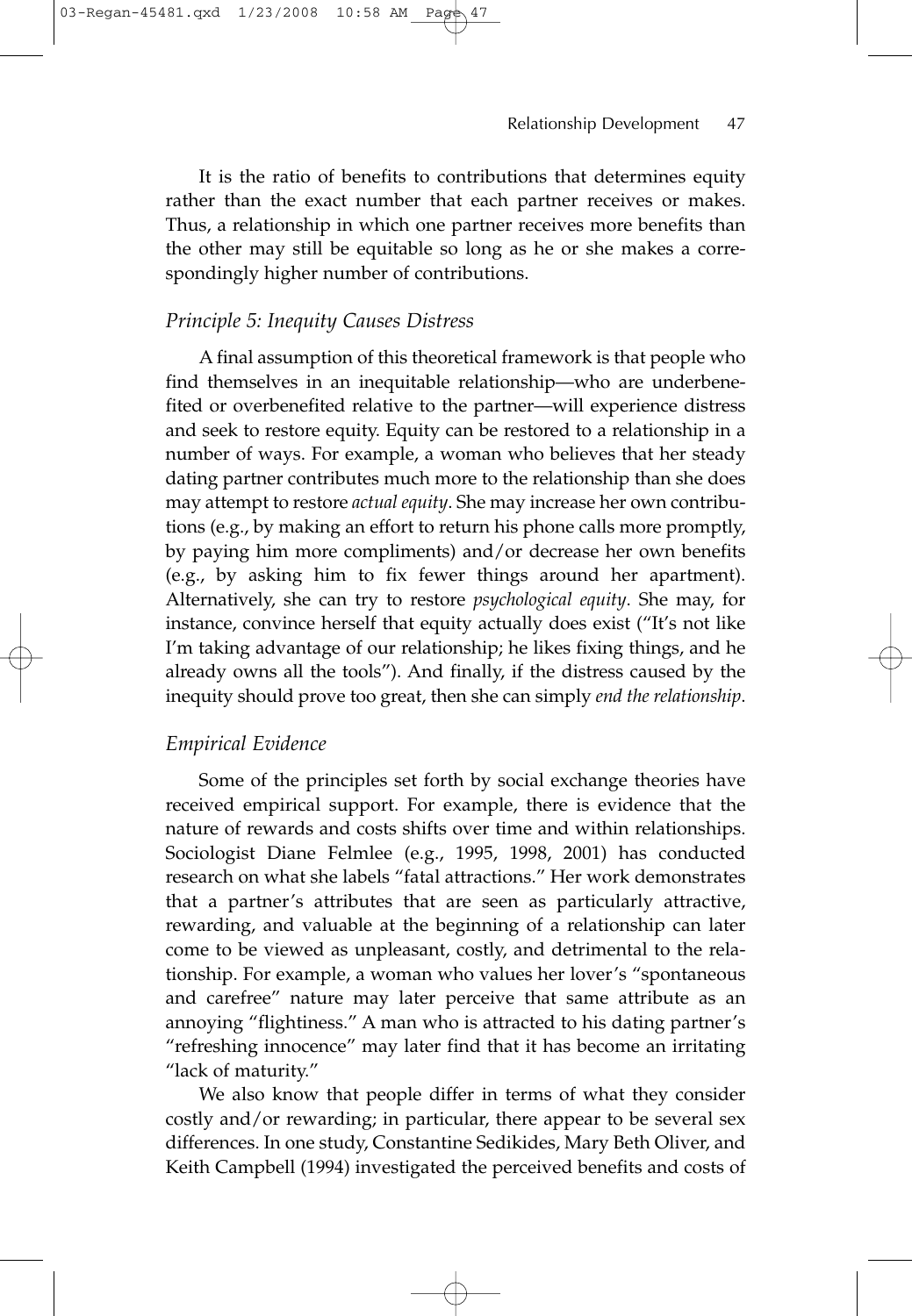romantic relationships in a sample of heterosexual college students. Participants were reminded that romantic relationships are likely to result in both benefits and costs and then were asked to list the five most important benefits they had enjoyed, and the five most serious costs they had incurred, as a result of all the romantic relationships they had personally experienced. Analysis of these lists revealed a variety of *benefits*, including the following:

- Companionship or affiliation (cited by 60% of the total sample)
- Sexual gratification (46%)
- Feeling loved or loving another (43%)
- Intimacy (42%)
- Relationship expertise or knowledge (40%)
- Self-growth and self-understanding (37%)
- Enhanced self-esteem (32%)
- Exclusivity (32%)
- Feeling secure (28%)
- Social support from the partner's friends or relatives (22%)
- Feelings of happiness or elation (16%)
- Learning about the other sex (12%)

Although men and women reported experiencing similar kinds of benefits from their romantic relationships, significantly more men (65%) than women (26%) cited sexual gratification as a particularly important benefit. Conversely, significantly more women (49%) than men (14%) specified enhanced self-esteem (including higher self-respect and selfconfidence) as a romantic relationship benefit.

Participants also generated a number of different *costs*, including the following:

- Loss of freedom to socialize (cited by 69% of the total sample)
- Loss of freedom to date (68%)
- Time and effort investment (27%)
- Nonsocial sacrifices, such as falling grades (24%)
- Loss of identity (22%)
- Feeling worse about oneself (22%)
- Stress and worry about the relationship (20%)
- Fights  $(16\%)$
- Increased dependence on the partner (13%)
- Monetary losses (12%)
- Loss of privacy (10%)
- Loss of innocence about relationships and love (9%)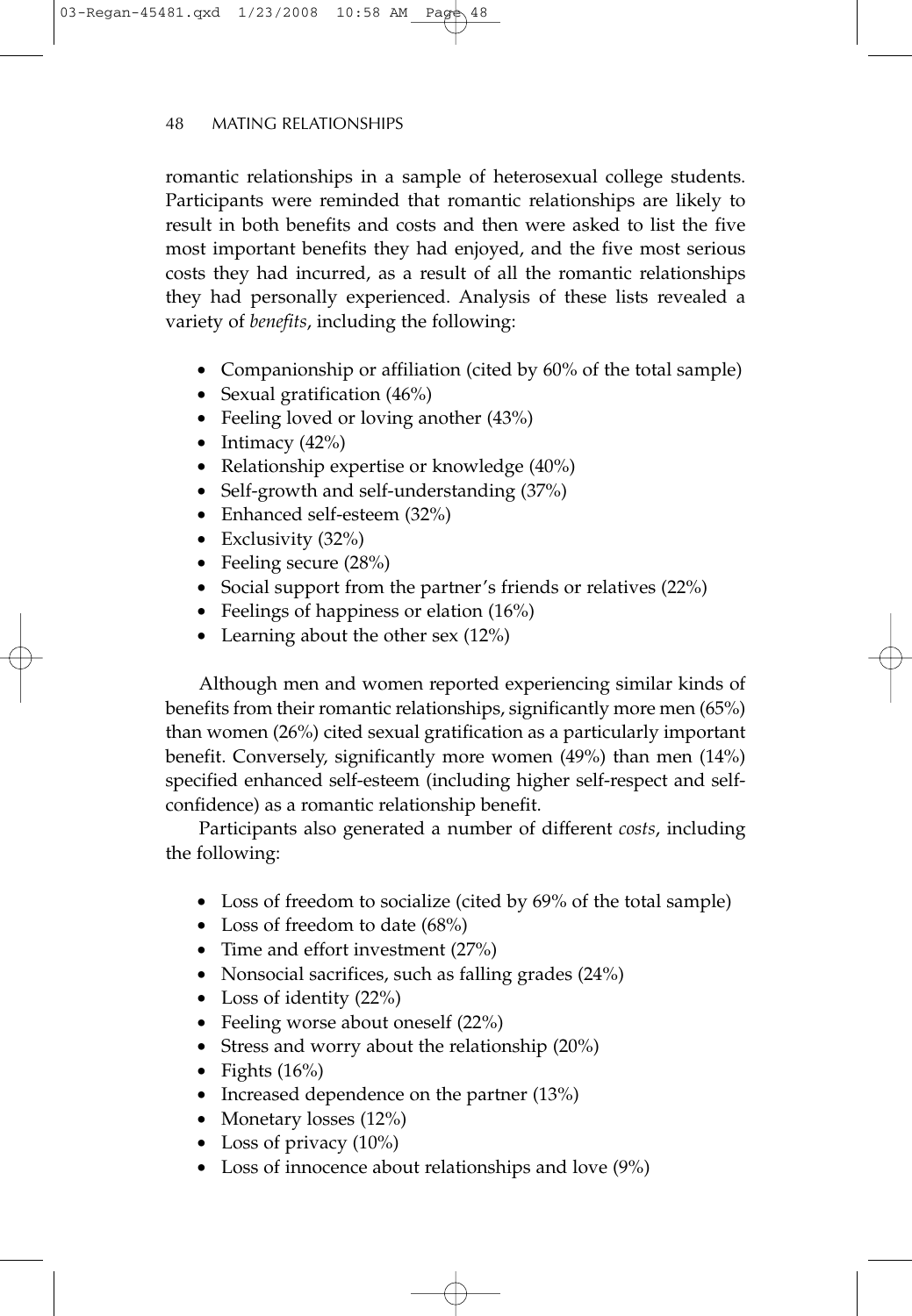As before, there were sex differences. More men than women cited loss of freedom to socialize (77% vs. 61%) and to date (83% vs. 56%) as particularly heavy costs associated with their romantic relationships, and more men than women specified monetary losses (18% vs. 6%) as a dating burden. More women than men mentioned loss of identity (29% vs. 14%), feeling worse about themselves (29% vs. 14%), and increased dependence on the partner (23% vs. 3%) as important costs they had experienced in their relationships.

In a second study, the authors asked another sample of men and women to rank order the list of benefits and costs generated by the first group of participants in terms of their perceived importance; these results confirmed and extended those of the first study. Specifically, women in the second study viewed intimacy, self-growth and selfunderstanding, and enhanced self-esteem as more important benefits than did men, whereas men in the second study perceived sexual gratification and learning about the other sex as more important benefits than did women. Also in the second study, women regarded loss of identity, increased dependence on the partner, feeling worse about oneself, and loss of innocence about relationships and love as greater costs to romantic involvement than did men, who considered monetary losses and time and effort investment to be more serious costs than did women.

Other researchers, rather than exploring perceptions of costs and benefits, have tested the theoretical prediction about the association between equity and relationship satisfaction. People clearly *assume* that equity is an important determinant of relationship quality, *expect* to experience distress if confronted by inequity in close relationships, and *believe* that equity should be restored to inequitable relationships (e.g., Canary & Stafford, 1992; Dainton & Stafford, 1993; Haas & Stafford, 1998). In one study (Sprecher, 1992), for example, college students were asked to imagine that they were in a long-term romantic relationship that had recently become inequitable. Participants first imagined that the inequity benefited their partner (i.e., that the relationship was one of *underbenefit* for themselves): "You feel that you are contributing more (in love, effort, time, emotions, tasks) than your partner is. In other words, you feel that you are currently getting a worse deal than your partner is" (p. 60). They then were asked to imagine the opposite situation—a relationship that was inequitable due to *overbenefit* for themselves. For each scenario, participants indicated how they would respond emotionally to the inequity. The results revealed that men and women expected to become distressed—to experience increased anger and depression and decreased happiness, contentment, satisfaction, and love—in response to underbenefiting inequity. In addition,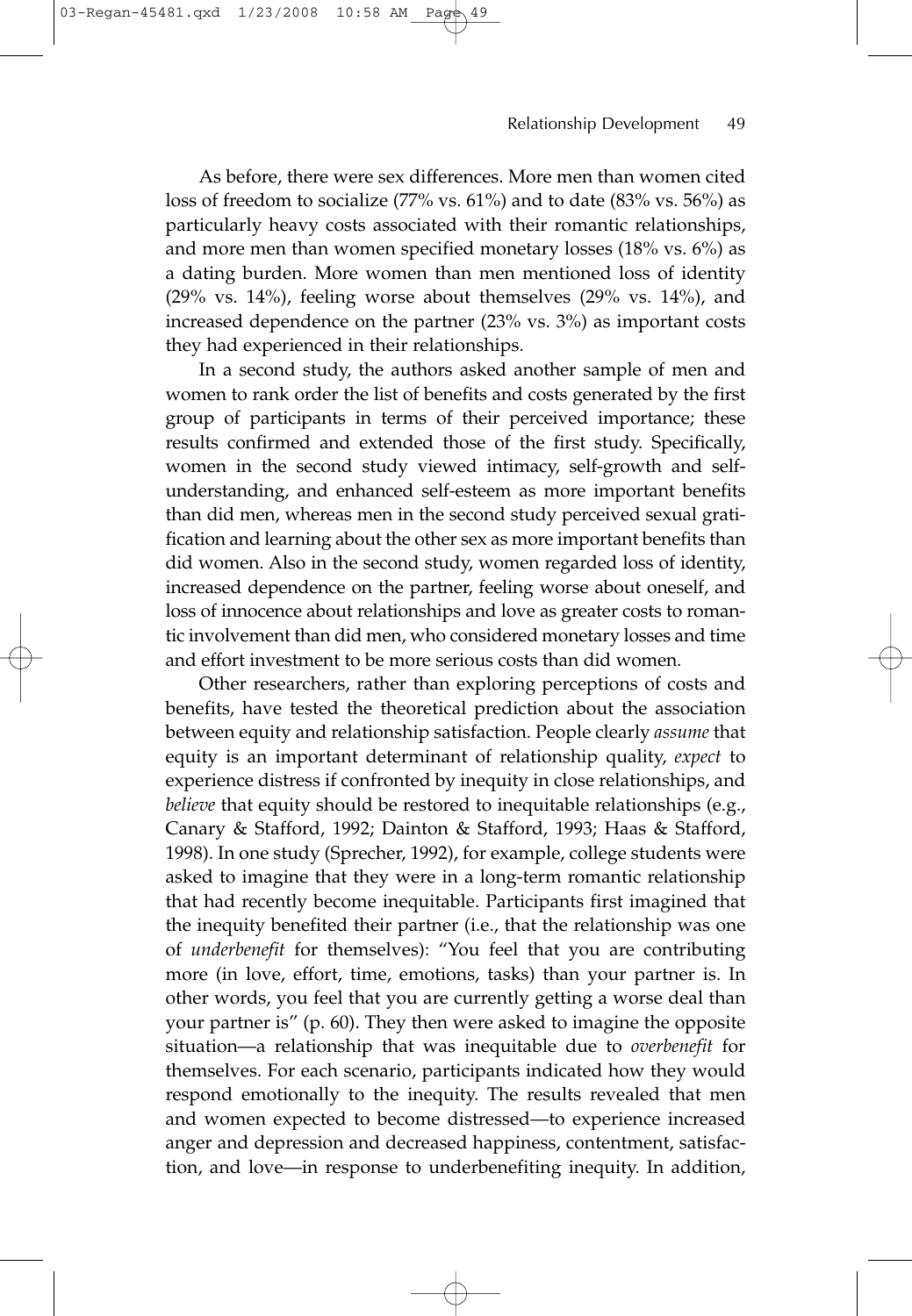although participants did not expect to experience a great deal of distress in response to overbenefiting inequity, they did expect their feelings of guilt to increase. Clearly, inequity is believed to be associated with some form of emotional distress and dissatisfaction.

However, there is mixed evidence about whether equity and satisfaction actually are associated in ongoing romantic relationships. Some studies find that equity is associated with a higher degree of satisfaction than is inequity (for a review, see Sprecher & Schwartz, 1994). For example, Susan Sprecher, Maria Schmeeckle, and Diane Felmlee (2006) asked a sample of men and women in dating relationships to report the degree to which they and their partners were emotionally involved in the relationship. Three groups of participants were identified: those who perceived equal involvement, those who viewed the partner as more involved, and those who saw themselves as more involved. All participants then completed a measure of relationship satisfaction. The results revealed that participants who reported that their current romantic relationship was characterized by equal levels of emotional involvement were more satisfied than were participants in the two groups characterized by unequal emotional involvement.

However, other researchers find that inequity—specifically, overbenefit—is related to higher levels of satisfaction than is equity (as we might expect from Sprecher's 1992 belief study). Yoshinori Kamo (1993) examined the relationship between perceived fairness in the allocation of household chores and self-reported marital satisfaction in a sample of American and Japanese couples. Among American couples, being overbenefited (believing that the spouse does more than his or her fair share of tasks around the house) was positively associated with marital satisfaction—for both husbands and wives. The same result was found for Japanese wives; that is, the more that Japanese wives felt that they benefited from the relationship in terms of household task allocation, the more satisfied they were with their marriage.

Although the evidence in support of the social exchange framework is mixed, these theories nonetheless provide insight into how the exchange of rewards and costs between romantic partners can promote relationship development and continuity.

# **Interdependence**

We have seen that the exchanges between partners—their disclosures and revelations, their contributions and benefits—can propel a relationship toward increasing closeness (or, alternatively, toward dissatisfaction and dissolution). *Interdependence frameworks* also focus on partners' exchanges, their perceptions of rewards and costs, and the process by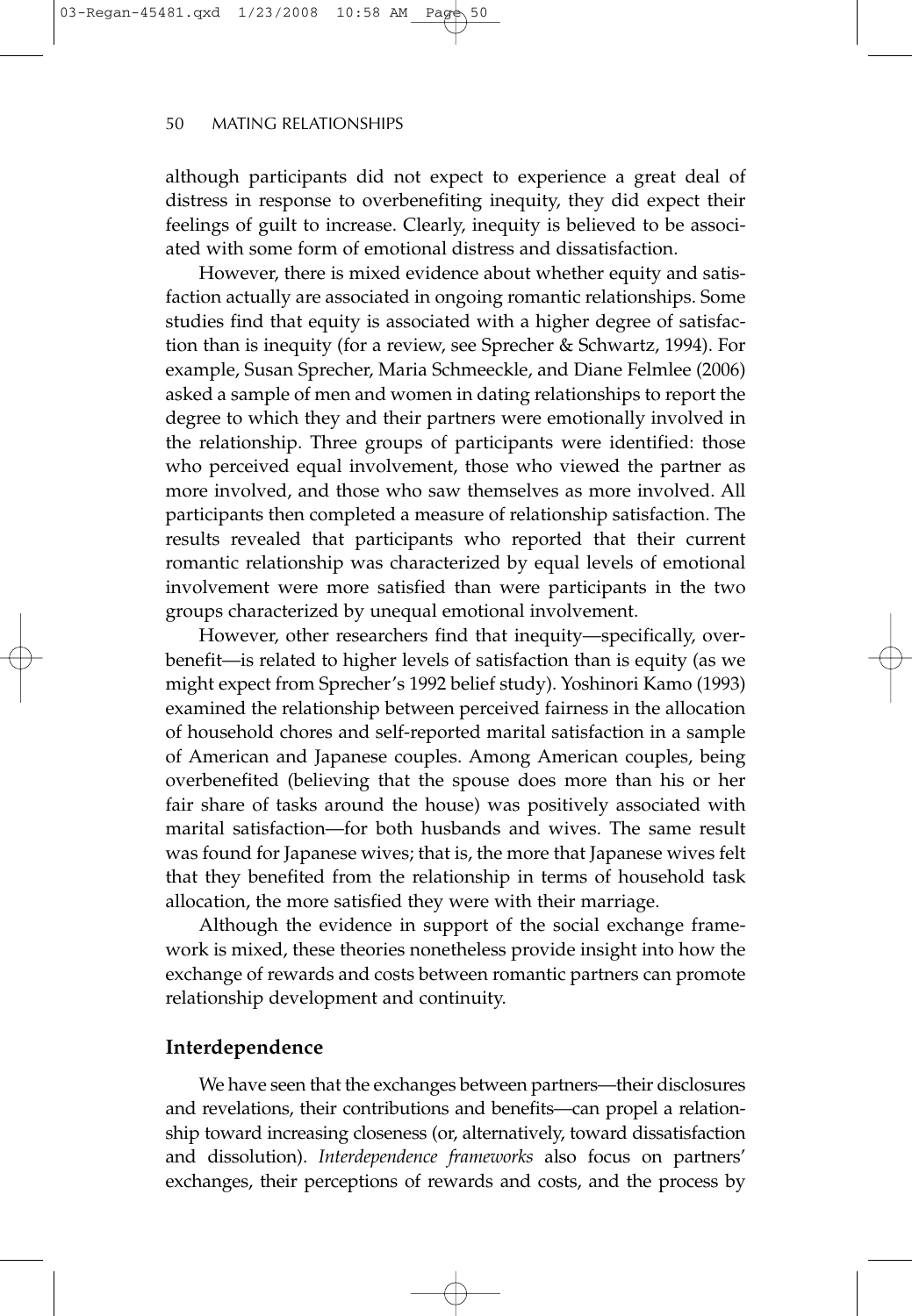#### Relationship Development 51

which they evaluate and regulate their relationship (see Holmes, 2000). In addition, these models add to our understanding of relationship development in two important ways. First, interdependence models distinguish between *relationship satisfaction* (how the partners feel about the relationship) and *relationship stability* (whether the relationship will be maintained over time). They recognize that a highly satisfying relationship may ultimately prove unstable, and that a deeply unsatisfying one can endure for a lifetime. Second, these frameworks propose that relationship outcomes are affected not only by what happens between the partners but also by external forces that can serve to cement or weaken the partners' bond. For example, sociocultural taboos against divorce may prevent an unhappily married couple from terminating their relationship; legalization of same-sex marriage may enable another couple to publicly acknowledge their commitment to each other; and parental interference may heighten (or extinguish) the passion between two young lovers.

## *Interdependence Theory*

03-Regan-45481.qxd 1/23/2008

John Thibaut and Harold Kelley's (1959) *Interdependence Theory* proposes that two people involved in a relationship are interdependent with respect to the outcomes of their behavior; that is, the thoughts, feelings, and actions of one partner influence his or her own outcomes as well as those of his or her partner. Because each partner generally cannot achieve his or her best possible outcome at the same time, some degree of compromise is necessary for both partners to obtain at least minimally satisfactory outcomes. Thus, as their relationship develops, the partners are likely to coordinate their behaviors in order to achieve mutually rewarding outcomes ("We'll spend this vacation doing what you want, and next year we'll do what I want"). This process of coordination is called *transformation of motivation* and is assumed to produce satisfaction and to enhance commitment to the relationship.

The fact that partners experience a transformation of motivation and achieve beneficial outcomes is not enough, however, to guarantee that their union will be satisfying or that it will endure. Interdependence Theory proposes that relationship partners rely upon two standards when evaluating the outcomes they are receiving from a relationship. The first, called *comparison level* (CL), is the standard against which a partner evaluates the attractiveness of a relationship or how satisfactory it is. The comparison level is determined by the individual's expectations about the level of outcomes (rewards and costs) that the relationship ought to provide, and it is influenced by personal experience as well as general knowledge of outcomes commonly experienced in that type of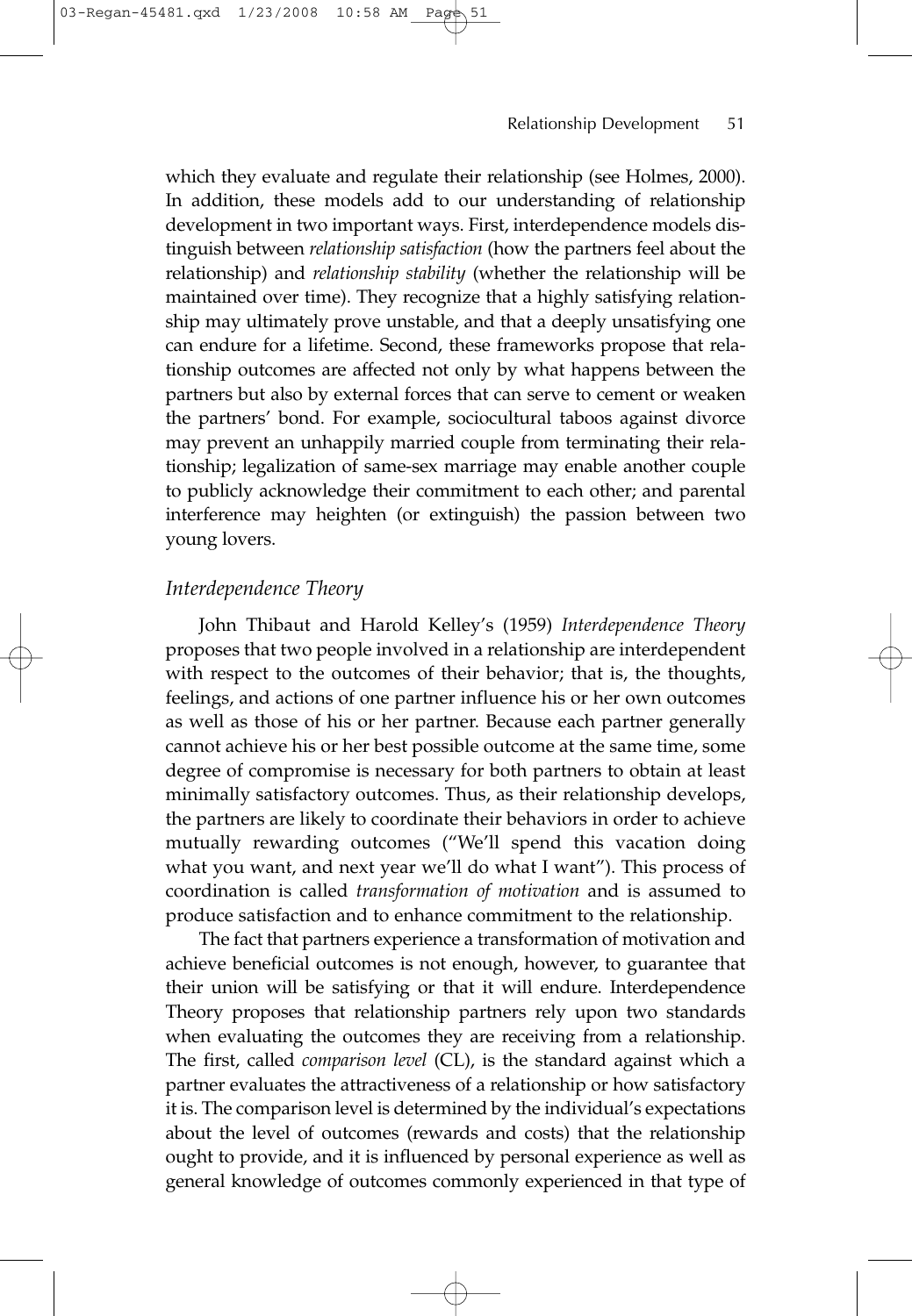relationship. To the extent that the outcomes the person actually experiences in the current relationship meet or exceed what is expected (outcomes  $\geq$  CL), he or she is likely to view the relationship as attractive and to be satisfied; to the extent that the outcomes fall short of expectations (outcomes  $\langle$  CL), dissatisfaction is likely to result. Thus, it is possible for someone who benefits immensely from a relationship to nonetheless be unhappy—if he or she expects more. Conversely, it is possible for someone who appears to be in a highly unrewarding relationship to be relatively satisfied—if he or she believes things could be worse.

The second standard upon which partners rely when evaluating their interpersonal outcomes is called the *comparison level for alternatives* (CLalt). CLalt is the standard the partners use in determining whether or not to remain in the relationship, and it reflects the outcomes the partners feel that they could obtain from available alternatives to the present relationship. If a person's current outcomes meet or exceed his or her expected outcomes in alternative relationships (outcomes ≥ CLalt), then the relationship is likely to endure. If current outcomes fall below perceived alternative outcomes (outcomes < CLalt), however, the relationship will be unstable and may dissolve. Thus, an unhappy relationship may persist if there are no acceptable alternatives, and a blissful union may dissolve in the face of a particularly appealing alternative (see Figure 3.1).

In sum, this theory predicts that the most stable relationships will be those in which partners do not expect a great deal (have a low CL) but actually get quite a lot (receive many positive outcomes) from the relationship (and consequently experience high levels of satisfaction) and have very few attractive alternatives to the relationship (have a low CLalt). These factors work together to produce a high level of *dependence* on the relationship; the partners need the relationship in order to obtain the outcomes they desire, and they have no other viable options for attaining those desired outcomes. Their dependence, in turn, promotes the stability and endurance of their union.

Interdependence Theory reminds us that satisfaction and stability are not necessarily one and the same and that relationships develop as a function of changes in the partners' needs, motives, and expectations as well as shifts in the surrounding social context.

# *Extensions of Interdependence Theory: Cohesiveness and Commitment*

Other theorists have elaborated upon the basic principles of Interdependence Theory. For example, George Levinger's (e.g., 1965,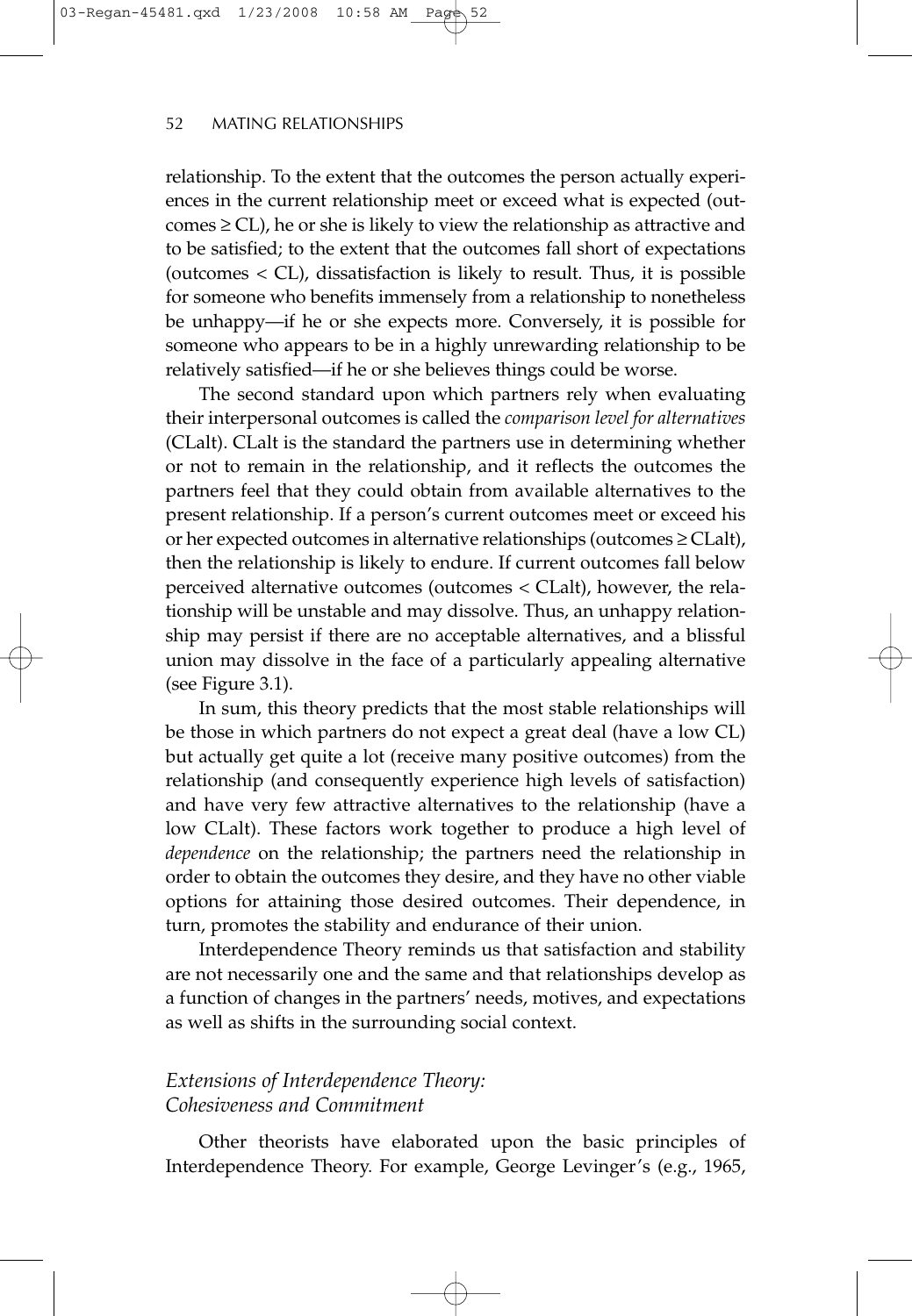



 $\overline{\bigoplus}$ 

tionship for desirable outcomes. Dependence is a function of satisfaction with the relationship (which is highest when people's actual outcomes meet or NOTE: Interdependence Theory predicts that relationships will endure to the extent that the partners are highly dependent on each other and the relaexceed the outcomes they expect to obtain, i.e., their comparison level) and the comparison level for alternatives (or what is believed to be available from other relationships or partners). Thus, both internal (satisfaction) and external (quality and quantity of alternatives) forces determine whether a relation-NOTE: Interdependence Theory predicts that relationships will endure to the extent that the partners are highly dependent on each other and the relationship for desirable outcomes. Dependence is a function of satisfaction with the relationship (which is highest when people's actual outcomes meet or exceed the outcomes they expect to obtain, i.e., their comparison level) and the comparison level for alternatives (or what is believed to be available from other relationships or partners). Thus, both internal (satisfaction) and external (quality and quantity of alternatives) forces determine whether a relationship will continue. ship will continue.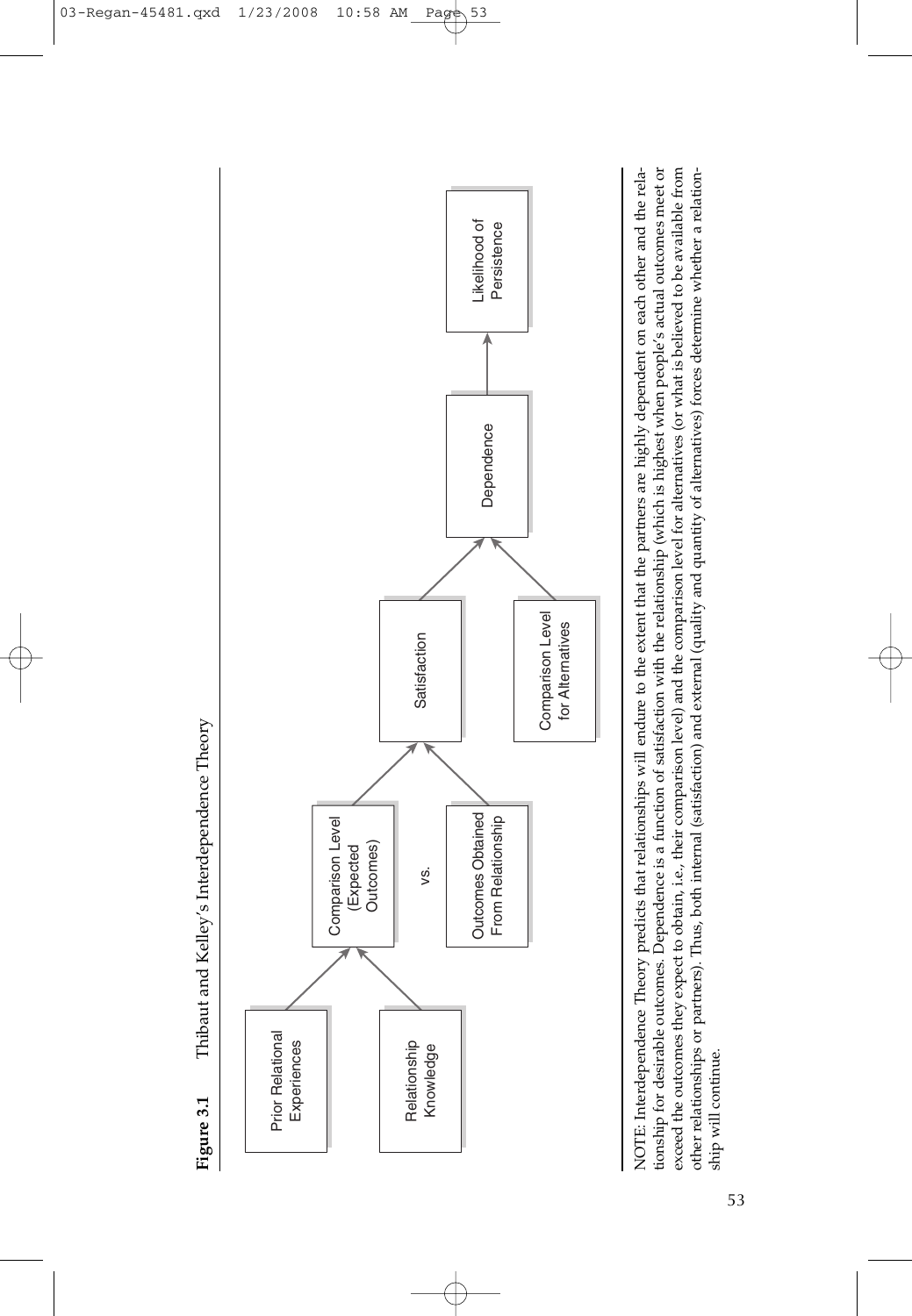1976) *Marital Cohesiveness Model* posits that the strength of the bond between partners is a function of two basic factors: the various inducements to remain in the relationship and the inducements to leave it (see Figure 3.2). *Inducements to remain* include all of the sources of *attractions* to the marriage and the spouse, which range from affectional rewards (e.g., love, companionship, sexual enjoyment), to socioeconomic rewards (e.g., income, material possessions, social prestige), to similarity between the spouses on important demographic dimensions. Other inducements to remain in a relationship include the restraints or *barriers* against its dissolution. Barriers derive from the social structure in which people live and from the social contracts into which they enter. For example, feelings of obligation to the partner, the marriage, and existing children; moral proscriptions stemming from religious values; and external pressures from kin, community, and social institutions all may serve as potent barriers to termination. *Inducements to leave* the relationship include the various attractions or rewards that can be obtained from alternative relationships (including no relationship at all). Essentially, this model proposes that "marital strength is a function of bars as well as bonds" (Levinger, 1965, p. 20). Thus, the bond

#### **Figure 3.2** Levinger's Marital Cohesiveness Model



NOTE: Like Interdependence Theory, the Marital Cohesiveness Model proposes that both internal and external factors determine whether a relationship will endure over time. Highly cohesive relationships are the most likely to last. Cohesiveness (the strength of the relational bond between partners) is determined by the level of rewards and costs experienced in the relationship, which produces attraction; by the number of costs associated with terminating the relationship, or barriers; and by the presence or absence of acceptable alternatives to the relationship.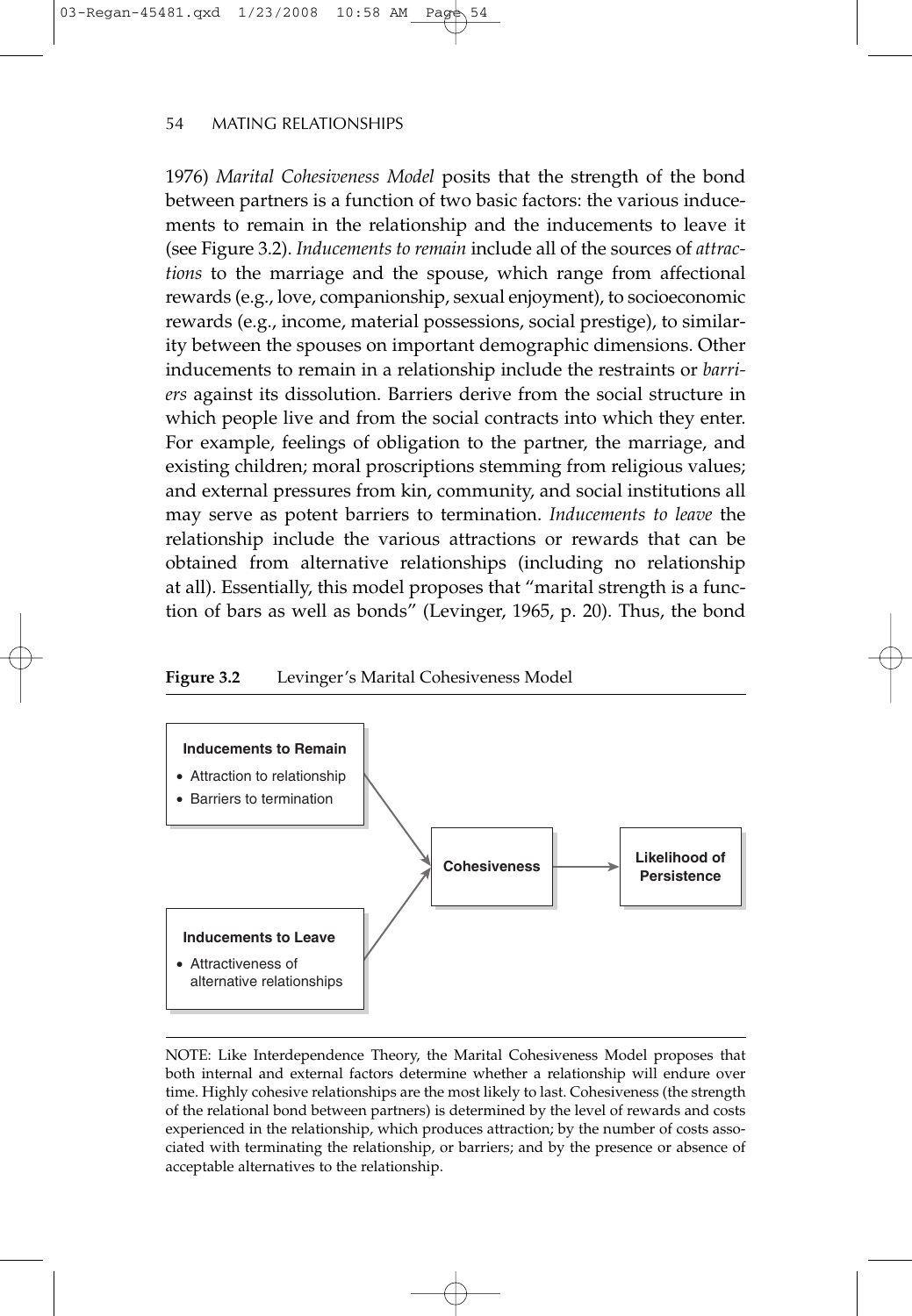between two people is likely to be cohesive (strong and stable) to the extent that they experience high attraction to the relationship, many barriers to terminating the relationship, and low attraction to alternative relationships.

Another extension of Interdependence Theory was proposed by Caryl Rusbult (1983; see also Rusbult & Buunk, 1993). Her *Investment Model* proposes that commitment, defined as the individual's feelings of attachment to the partner and his or her intention and desire to remain in the relationship, is a function of three factors: (a) the person's level of *satisfaction* with the relationship, which is a function of rewards and costs (outcomes actually experienced) and comparison level (the level of outcomes people believe they deserve); (b) the perceived *quality of alternatives* to the relationship, or the degree to which the individual believes that important needs could be met outside the relationship (e.g., by specific others, by friendships, by hobbies and other activities, by no relationship at all); and (c) the size of the person's *investment* in the relationship, which refers to the ways he or she is connected to the partner and bound to the relationship. These can be of a direct nature (e.g., time, emotional energy, personal sacrifice) or an indirect nature (e.g., mutual friends, shared memories, shared possessions). Thus, this model proposes that people will feel committed to their relationship to the extent that they feel satisfied (i.e., their relationship provides abundant rewards, does not involve heavy costs, and closely matches their beliefs and assumptions about an ideal partnership), they believe that they have few and/or poor-quality alternatives to the relationship, and they have invested important resources in the relationship that serve as powerful inducements for its continuation. Commitment, in turn, influences whether or not the relationship will endure (see Figure 3.3).

#### *Empirical Evidence*

There is strong support for many of the basic propositions just outlined (e.g., Attridge & Berscheid, 1994; Drigotas, Rusbult, & Verette, 1999; Kurdek, 2000; Rusbult, Johnson, & Morrow, 1986; Rusbult, Martz, & Agnew, 1998). For example, both Interdependence Theory and the Investment Model propose that relationship satisfaction will be greater to the extent that the partners' actual outcomes exceed their expectations (outcomes > CL). Research supports this contention. Marianne Dainton (2000) gave people currently involved in romantic relationships a list of everyday behavioral strategies that can be used to maintain or promote a relationship. These maintenance activities encompassed five general dimensions: *positivity*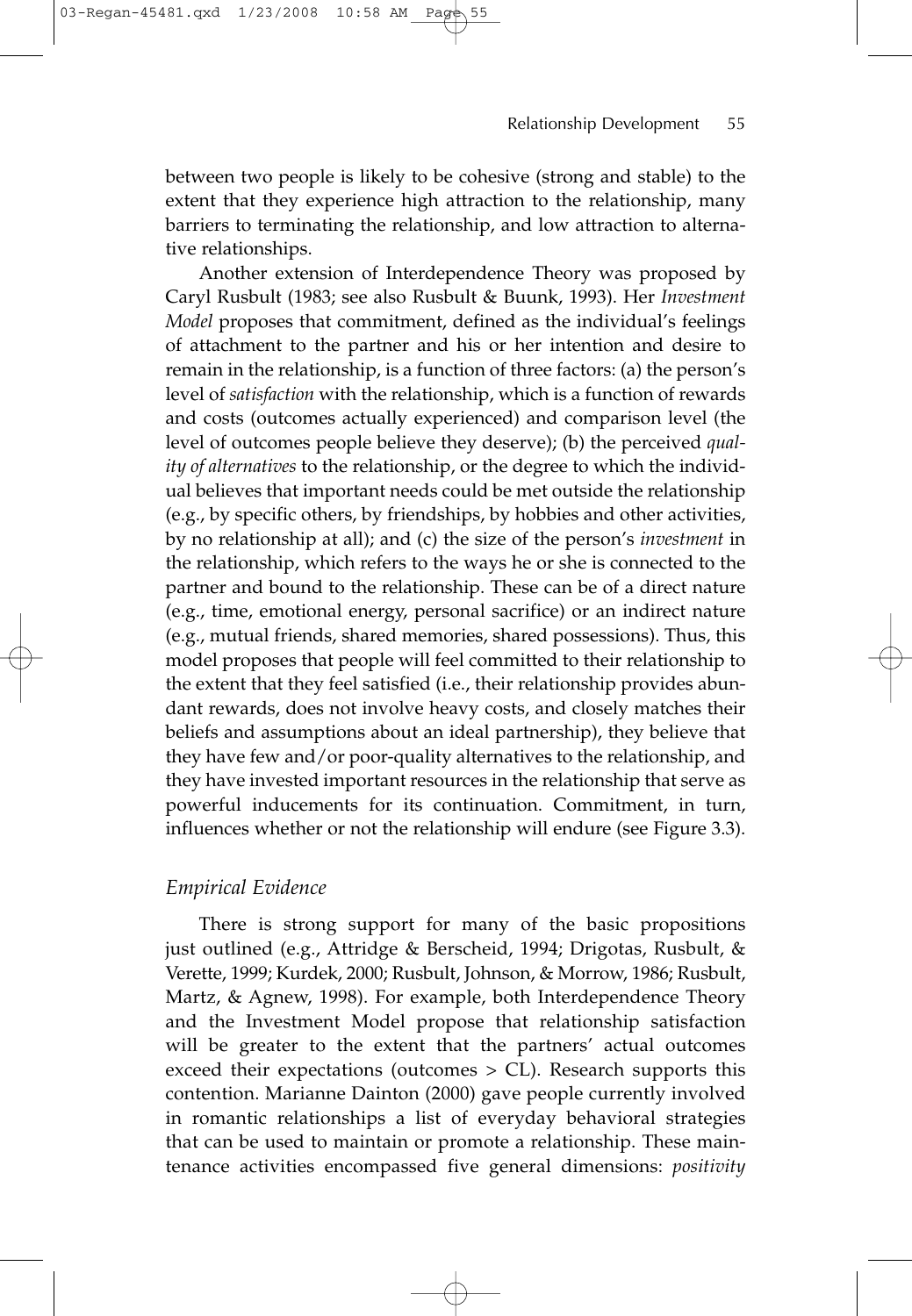



 $\overline{\bigoplus}$ 

NOTE: Like Interdependence Theory and the Marital Cohesiveness Model, the Investment Model recognizes that the outcomes an individual obtains in his or her relationship, as well as the perceived quality of alternatives to that relationship, are important contributors to relationship stability. Specifically, this model proposes that people will feel committed to their relationships to the extent that they feel satisfied, believe that they have few good alternatives to the relationship, and have invested important resources in the relationship. This feeling of commitment, in turn, influences whether or not a rela-NOTE: Like Interdependence Theory and the Marital Cohesiveness Model, the Investment Model recognizes that the outcomes an individual obtains in his or her relationship, as well as the perceived quality of alternatives to that relationship, are important contributors to relationship stability. Specifically, this model proposes that people will feel committed to their relationships to the extent that they feel satisfied, believe that they have few good alternatives to the relationship, and have invested important resources in the relationship. This feeling of commitment, in turn, influences whether or not a relationship will last. tionship will last.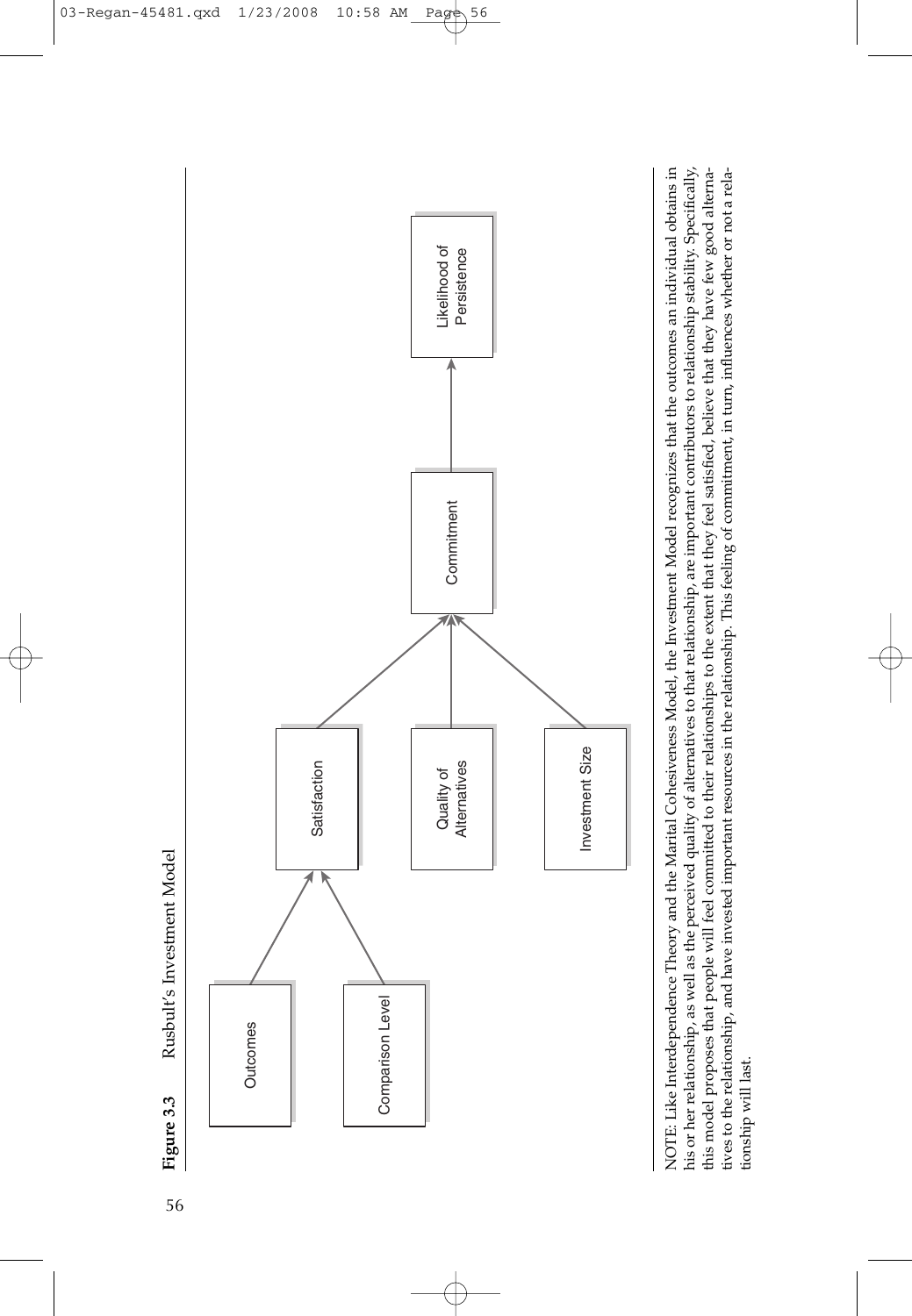#### Relationship Development 57

(e.g., behaving in a cheerful and optimistic manner), *openness* (e.g., engaging in self-disclosure or direct discussion of the relationship), *assurances* (e.g., providing messages stressing commitment to the partner and the relationship), *social networks* (e.g., relying on common friends and affiliations), and *sharing tasks* (e.g., being equally responsible for accomplishing tasks that the couple faces). For each activity, participants were asked to consider their partners' behavior and to indicate the extent to which their current relationships compared, either favorably or unfavorably, with their expectation levels. They also completed a measure of relationship satisfaction. The results revealed a strong and positive correlation between expectation fulfillment and satisfaction; the more an individual perceived his or her partner as using the various maintenance behaviors relative to his or her expectations, the more satisfied the individual was with the relationship.

More recently, psychologists Benjamin Le and Christopher Agnew (2003) conducted a *meta-analysis* to test several of the basic propositions of the Investment Model. (A meta-analysis is a quantitative technique that allows researchers to synthesize the results of many studies testing the same basic hypothesis. Because a meta-analysis uses data from multiple investigations, it usually provides a more reliable test of the hypothesis than would any one individual study.) Le and Agnew first searched the literature for published studies in which the researchers had collected measures of satisfaction, quality of alternatives, investment, and commitment. Overall, 52 studies met these criteria, with data collected from the late 1970s through 1999. The studies included a total of more than 11,000 participants from five countries (the United States, the United Kingdom, the Netherlands, Israel, and Taiwan). Le and Agnew then gathered statistical information from each study and computed the average correlation across all studies between commitment and its proposed bases (satisfaction, quality of alternatives, and investment). Their findings supported the Investment Model: across the 11,582 participants represented in the 52 studies, satisfaction level, quality of alternatives, and investment size consistently and strongly predicted commitment. Moreover, this result held across ethnic groups, for men and women, and for homosexual and heterosexual respondents alike. The more satisfied with and invested in their relationships participants were, and the lower the perceived quality of their alternatives, the stronger was their commitment to those relationships. Interestingly, because a subset of studies also included information about relationship stability (i.e., whether the partners stayed together or dissolved their relationships), Le and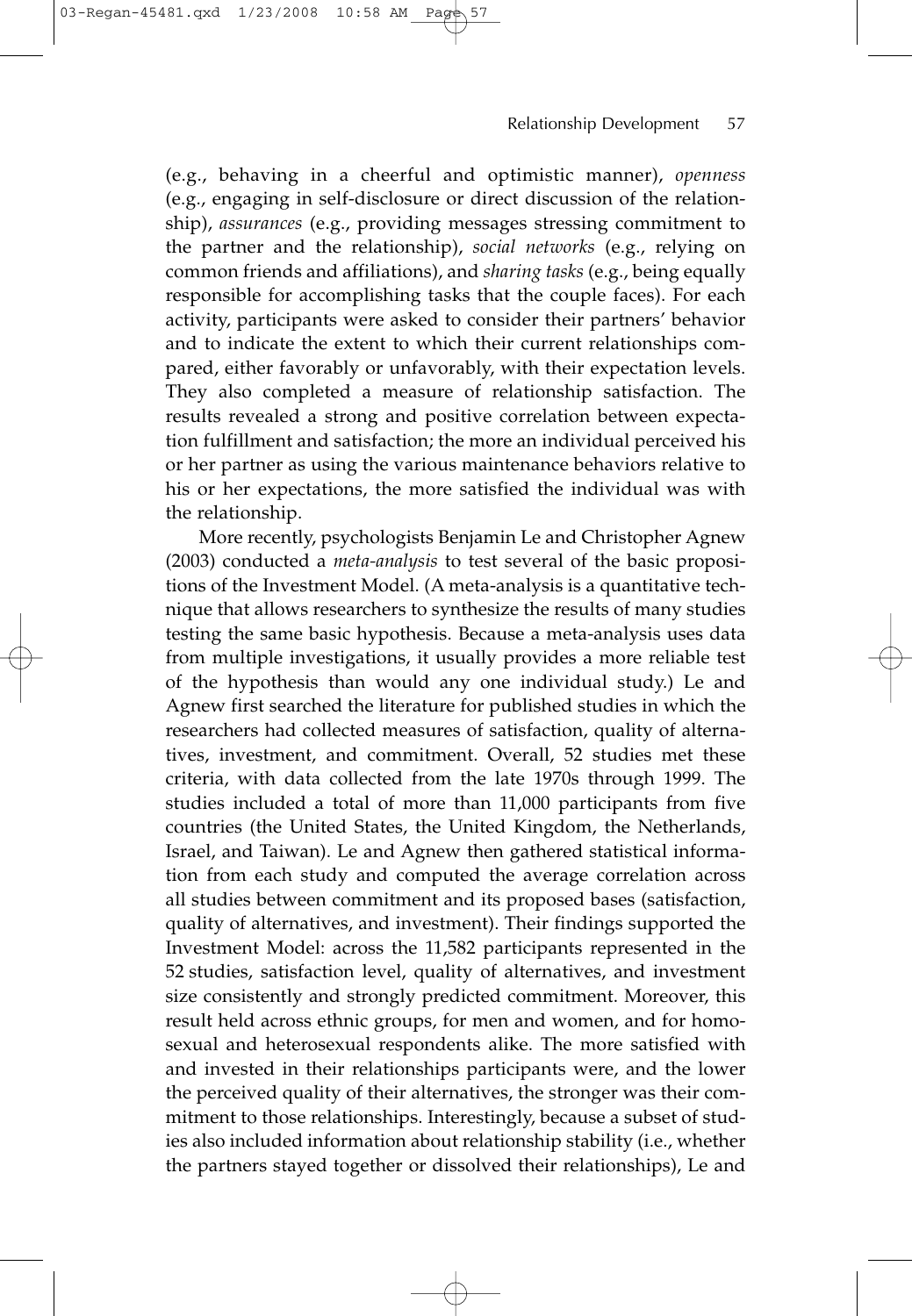Agnew were able to examine whether commitment predicted relationship persistence as the Investment Model suggests. It did. The higher the participants' commitment levels, the more likely they were to remain in their relationships.

In sum, interdependence models provide a compelling view of relationship development. Both the internal characteristics of a relationship (satisfaction, perceptions of rewards and costs, investment level) and the external forces surrounding the partners (availability and quality of alternatives, presence or absence of societal barriers to divorce) influence whether the relationship continues and influence the well-being of the partners.

#### Summary

Recognizing that only a very few relationships survive beyond initial interactions and first dates, social and behavioral scientists have devoted a great deal of time and effort to understanding the how and why of relationship development. In their quest, they have proposed a number of theoretical frameworks. Those who adopt a stage approach have charted the phases or stages of relational progression. Others have focused on the processes—self-disclosure and intimacy, exchange of rewards and costs, interdependence—that occur between partners and that fuel relationship development. Regardless of the framework utilized, researchers and theorists acknowledge that relationships are dynamic entities that fluctuate over time as a result not only of changes in the partners but also of alterations in the social environment and in the properties of the relationship itself.

#### Key Concepts

| Stage models of relationship | Intimacy need fulfillment (p. 41) |  |
|------------------------------|-----------------------------------|--|
| development (p. 40)          | Stimulus-Value-Role Theory        |  |
| Filter Theory (pp. 40–41)    | $(pp. 41-42)$                     |  |
| Social attributes (p. 40)    | Stimulus stage (pp. 41–42)        |  |
| Value consensus (p. 40)      | Value stage (p. 42)               |  |
| Need complementarity (p. 40) | Role stage (p. 42)                |  |
| Wheel Theory (p. 41)         | Process models of relationship    |  |
| Rapport (p. 41)              | development (p. 42)               |  |
| Self-revelation (p. 41)      | Social Penetration Theory         |  |
| Mutual dependency (p. 41)    | $(pp. 42-43)$                     |  |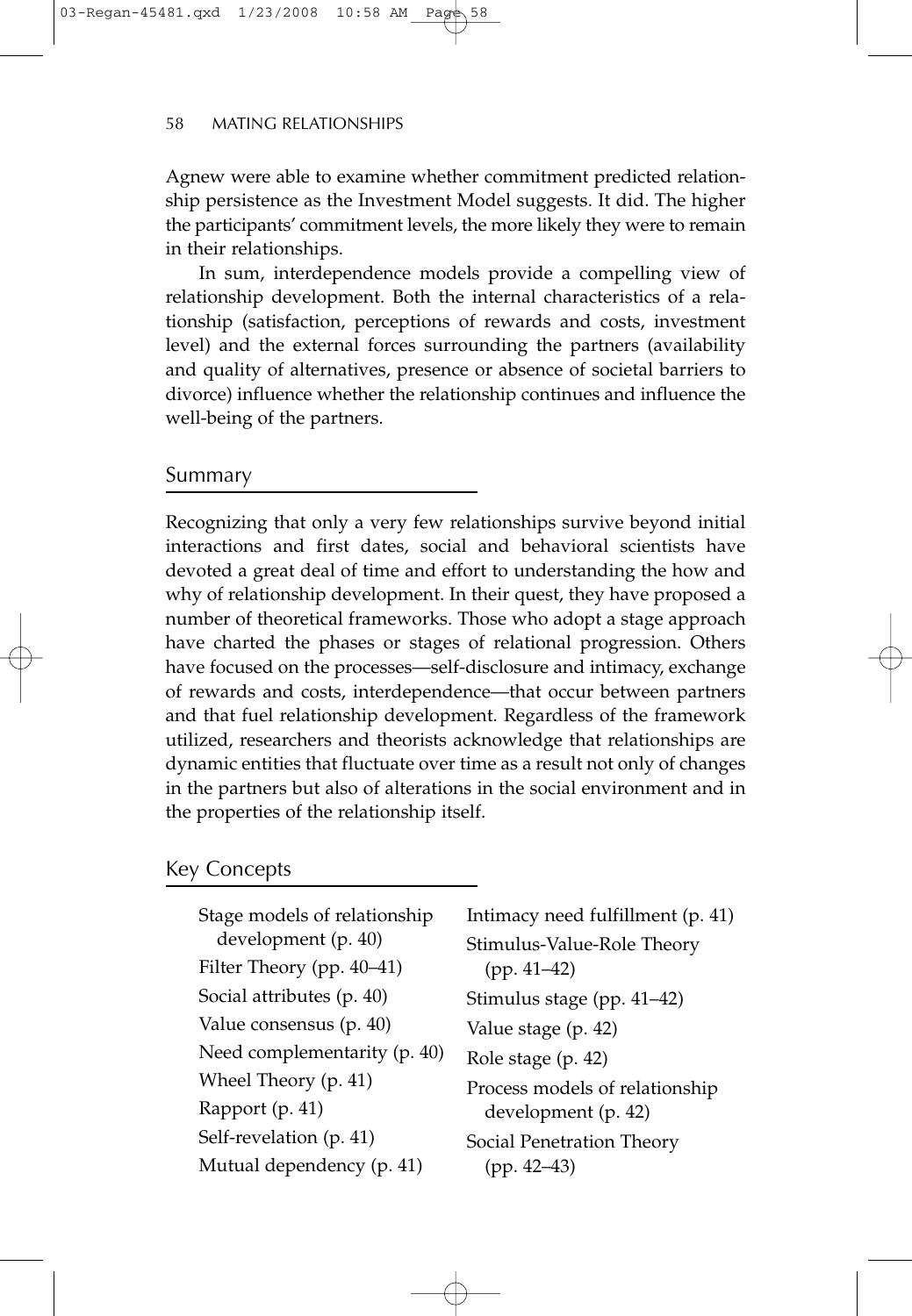#### Relationship Development 59

Depth of disclosure (p. 43) Breadth of disclosure (p. 43) Intimacy Theory (pp. 43–44) Social exchange theories (p. 45) Rewards (p. 45) Costs (p. 45) Equity (p. 46) Actual equity (p. 47) Psychological equity (p. 47) Interdependence frameworks (pp. 50–51) Relationship satisfaction (p. 51) Relationship stability (p. 51) Interdependence Theory (p. 51)

Transformation of motivation (p. 51) Comparison level (p. 51) Comparison level for alternatives (p. 52) Dependence (p. 52) Marital Cohesiveness Model (p. 54) Attractions (p. 54) Barriers (p. 54) Investment Model (p. 55) Satisfaction (p. 55) Quality of alternatives (p. 55) Investment (p. 55) Meta-analysis (p. 57)

# Discussion Questions

- 1. What are the basic premises of stage models of relationship development? Why have these models fallen out of favor?
- 2. Think about your current (or a previous) romantic relationship. Using Social Penetration Theory and Intimacy Theory, explain how your relationship developed.
- 3. Identify and describe the five basic assumptions of social exchange models of relationship development.
- 4. Discuss the concept of inequity, and identify the ways in which theorists say that people can restore equity. Have you ever been in an inequitable relationship? How did you respond to the inequity? Does your response support theoretical assumptions or not?
- 5. Evaluate the following three statements from the perspective of Interdependence Theory: Statement 1: "A rewarding marriage is a happy marriage." Statement 2: "If he or she were really unhappy, then he or she would leave."

Statement 3: "A good relationship will last forever."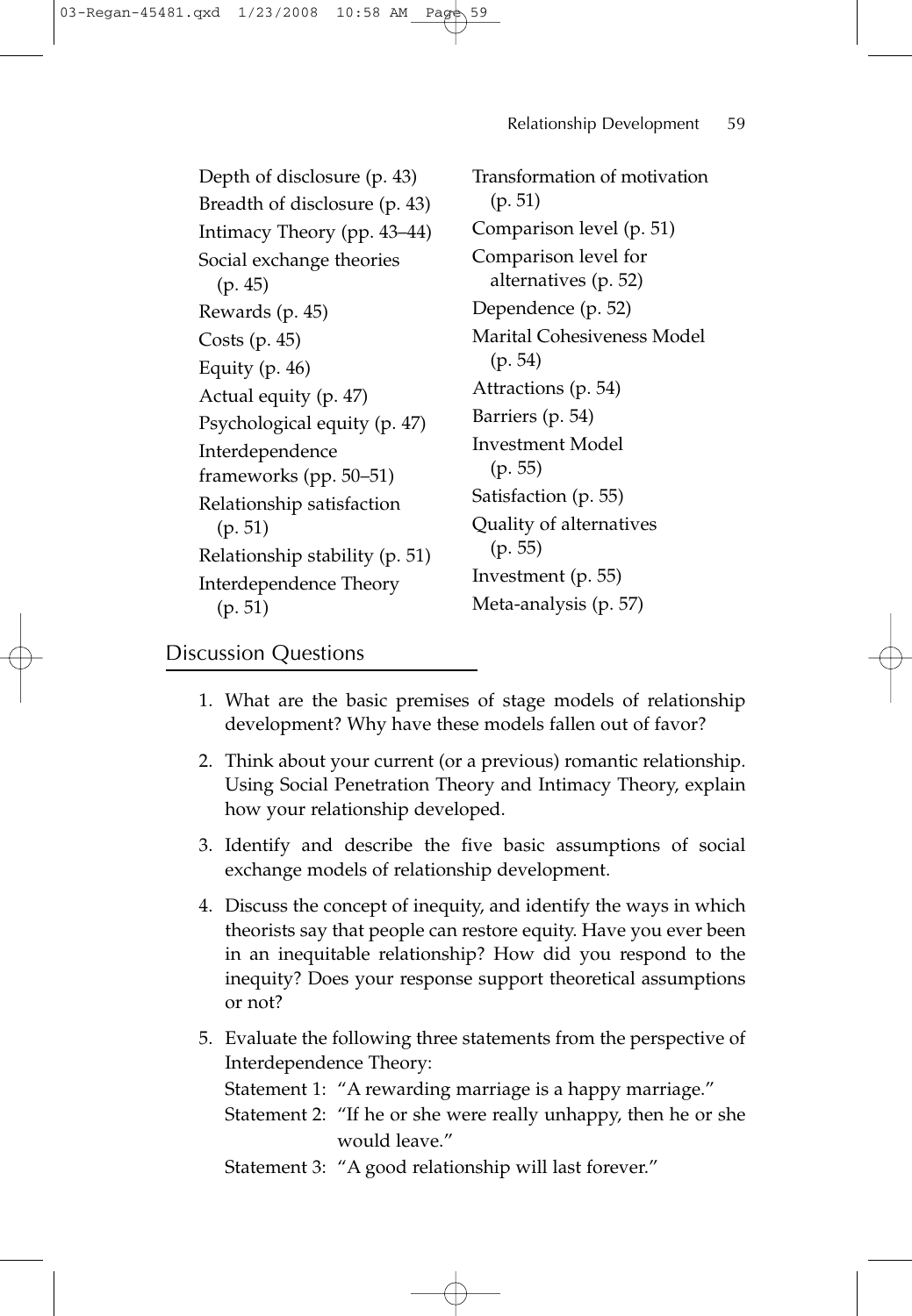# Recommended Readings

These reviews present several theories of relationship development, with an emphasis on process models.

- Berscheid, E., & Reis, H. T. (1998). Attraction and close relationships. In D. T. Gilbert, S. T. Fiske, & G. Lindzey (Eds.), *The handbook of social psychology* (4th ed., pp. 193–281). Boston: McGraw-Hill.
- Holmes, J. G. (2000). Social relationships: The nature and function of relational schemas. *European Journal of Social Psychology, 30,* 447–495.